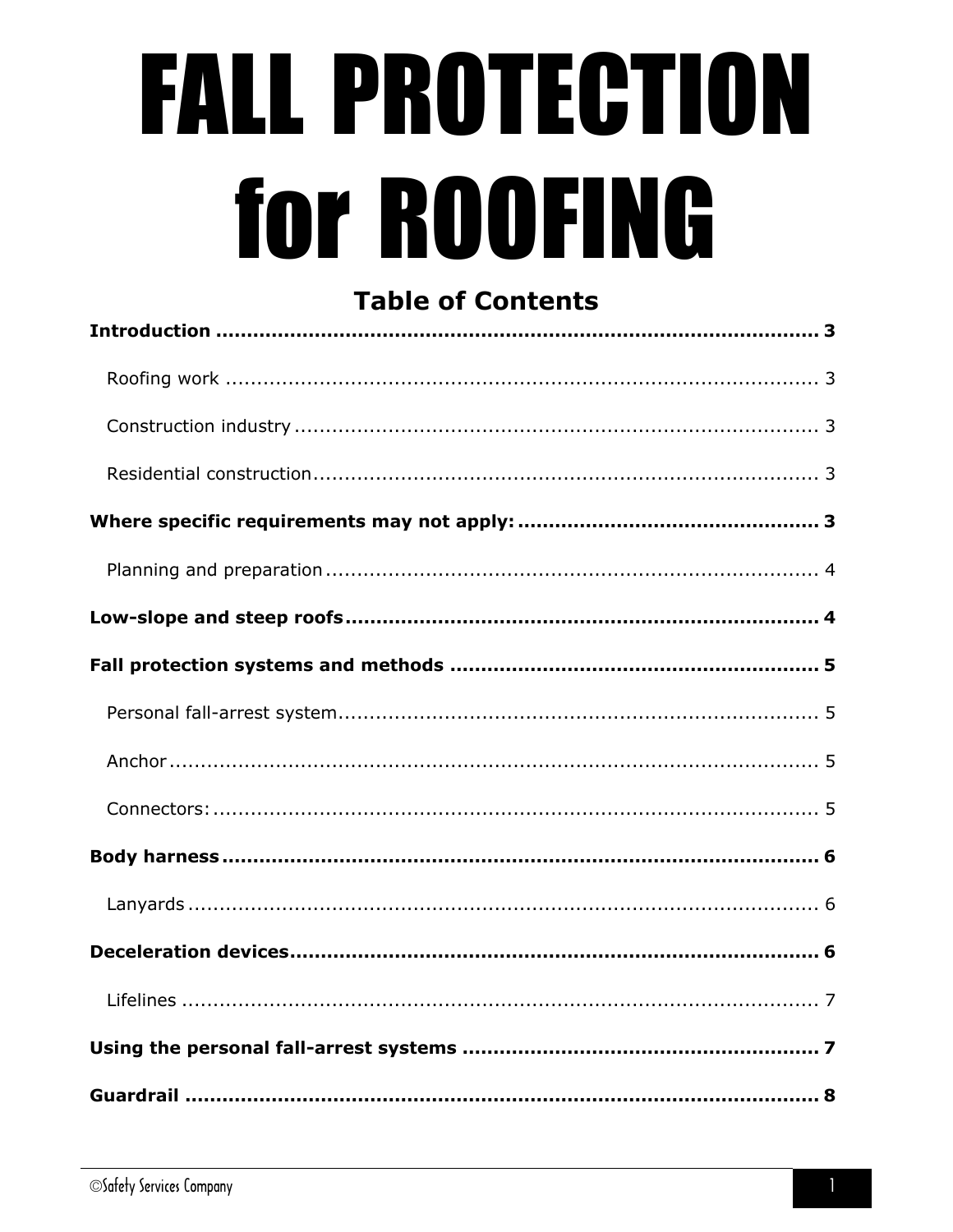| Alternative fall protection methods that will reduce or eliminate fall hazards 12 |
|-----------------------------------------------------------------------------------|
|                                                                                   |
|                                                                                   |
|                                                                                   |
|                                                                                   |
|                                                                                   |
|                                                                                   |
|                                                                                   |
|                                                                                   |
|                                                                                   |
| FALL PROTECTION SYSTEMS CHECKLIST FOR EMPLOYEE  19                                |
|                                                                                   |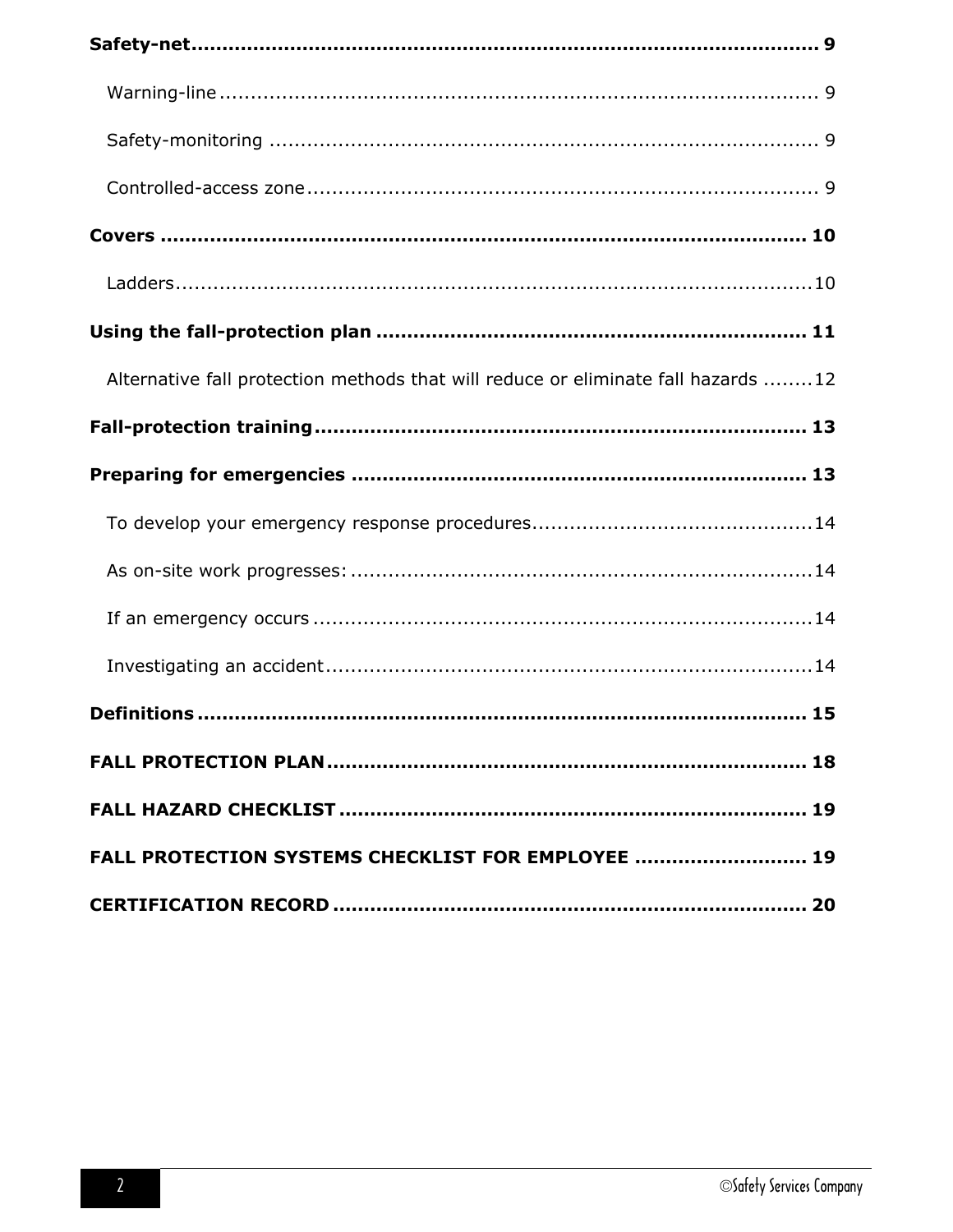# <span id="page-2-0"></span>**Introduction**

- $\Box$  Fall protection includes training, procedures, rules, systems, and methods intended to protect workers from fall hazards.
- $\Box$  Fall protection implies shared responsibilities.
- Employers must be aware of fall hazards and must eliminate them or control employees' exposure to them.
- Employees must follow employer's policies, procedures, and training requirements.
- Building owners and managers, architects, engineers, and equipment manufacturers have responsible roles to play during a typical construction project.
- $\Box$  Refer to the fall protection chapter in your manual for all other specific requirements.

#### <span id="page-2-1"></span>*Roofing work*

- $\Box$  Roofing work refers to hoisting, storing, applying, and removing roofing materials and equipment on a roof deck. Roofing work includes related insulation, sheet metal, and vapor barrier work, but does not include the construction of the roof deck.
- $\Box$  Requirements apply to virtually all walking and working surfaces in construction workplaces.

#### <span id="page-2-2"></span>*Construction industry*

- $\Box$  Where fall protection is required
- $\Box$  Appropriate fall-protection systems and methods
- $\square$  Proper fall-protection construction and installation practices
- $\square$  Supervision requirements for workers who use fall protection
- $\square$  Safe work procedures for workers who use fall-protection systems
- $\Box$  Training requirements for workers who use fall-protection systems

#### <span id="page-2-3"></span>*Residential construction*

Residential-type construction applies to construction where the working environment, materials, methods, and procedures are essentially the same as those used in building a typical single-family home or townhouse.

- $\square$  Residential construction is characterized by framing with wood or metal studs; wooden or metal floor joists, and roof structures.
- □ Workers doing residential-type construction must follow specific requirements. Most areas now require workers to be protected by fall protection 6 feet and above. Residential construction requires the use of a guard rail, safety net or PFAS except when it is infeasible to use these methods or it creates a greater hazard to use these systems an employer may develop and implement a fall protection plan.

Workers who do roofing and sheathing on residential-type structures can no longer rely on roof brackets and slide guards for fall protection. Unless the employer can demonstrate that such fall protection is infeasible or presents a greater hazard.

- On December 22, 2010 OSHA issued directive STD 03-11-002 rescinding the June 18, 1999 Interim Fall Protection Compliance Guidelines for Residential Construction. Employers engaged in residential construction must comply with 29 C.F.R. 1926.501(b)(13).
- □ Workers engaged in residential construction six feet or more above lower levels must be protected by conventional fall protection. Conventional fall protection includes guardrail systems, safety net systems, or personal fall arrest systems.

#### <span id="page-2-4"></span>**Where specific requirements may not apply:**

- $\Box$  If you must access worksite conditions above a lower level before construction work begins or after the work is finished, you are not required to use fall protection. This is because site inspection activities usually expose you to a fall hazard for just a short time.
- $\Box$  On the other hand, the person who installs fall protection may be exposed to a fall hazard for a much longer time. In this case, installing protection and risking a fall is greater than the risk of falling during a brief site inspection.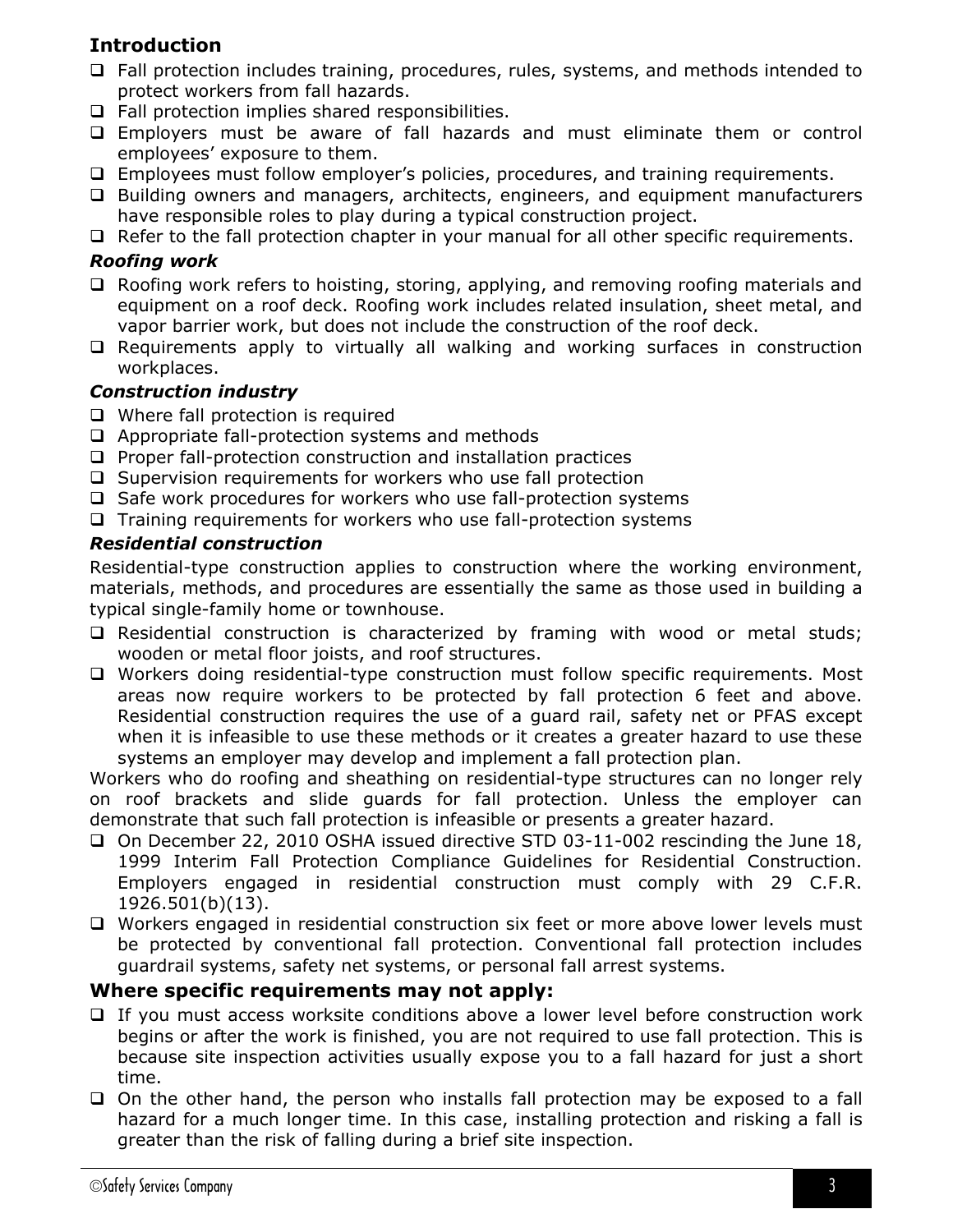Careful planning and preparation will lay the groundwork for an accident-free workplace.

#### <span id="page-3-0"></span>*Planning and preparation*

- $\Box$  Before you begin a roofing project, think about the methods, systems, and procedures that will control workers' exposure to fall hazards. Careful planning and preparation lay the groundwork for an accident-free workplace. If you are an employer, you are responsible for anticipating fall hazards at your worksite and for including fall-protection measures in your project plans.
- $\Box$  The nature and scope of the planning effort depend on the complexity of the project. Larger projects involving multiple contractors and hundreds of workers obviously require more extensive planning than roofing a single-family home.
- Communication and coordination with customers, contractors, and suppliers are critical elements of the planning process. If you are a contractor bidding on roofing work, you should include fall-protection equipment as a bid item. This lets your customers know how you will comply with all requirements.
- However, your customers must give you enough information so you can develop bids that include appropriate fall-protection systems.
- $\Box$  At a minimum, the planning process should identify fall hazards and the systems and methods that will control the hazards. Effective planning reduces risks for workers during a project and for others after the project is finished. (E.g. anchor points used by construction workers on a building project might also be used to protect window cleaners or other maintenance personnel.)

#### *The planning process:*

- $\Box$  Identify fall hazards workers are likely to encounter during the project.
- $\Box$  Identify tasks that expose workers to fall hazards.
- $\Box$  Describe how workers will reach the worksite (e.g. by ladders, or stairs).
- $\Box$  Describe how workers will keep tools and materials from dropping to lower levels.
- Establish procedures for inspecting, maintaining, and storing fall-protection equipment.
- $\Box$  Make sure workers use appropriate fall-protection systems.
- $\Box$  Identify anchor point locations.
- $\Box$  Describe the methods for setting anchors and securing lifelines.
- $\Box$  Identify areas where workers may be exposed to falling objects and how they will be protected.
- □ Describe emergency-response procedures for workers who fall.
- $\Box$  Post emergency-responders' phone numbers and make sure workers know them.
- $\Box$  Describe equipment that will be available for rescuing workers who fall.

#### <span id="page-3-1"></span>**Low-slope and steep roofs**

A roof (and that means any roof) is the exterior surface on the top of a building. Concrete form work or a floor that temporarily becomes the top surface of a building under construction is not a roof.

**Low-slope roofs** are roofs with slopes less than or equal to 4:12 (vertical to horizontal).

If you do roofing work on a low-slope roof with unprotected sides and edges and you are **six feet or more above a lower level,** you must use one of the following fallprotection systems:

- **Guardrail system**
- □ Safety-net system
- **Q** Personal fall-arrest system

**Steep roofs** are roofs with slopes greater than 4:12.

If you do roofing work on a steep roof with unprotected sides and edges, and you are **six feet or more above a lower level,** you must use one of the following fall-protection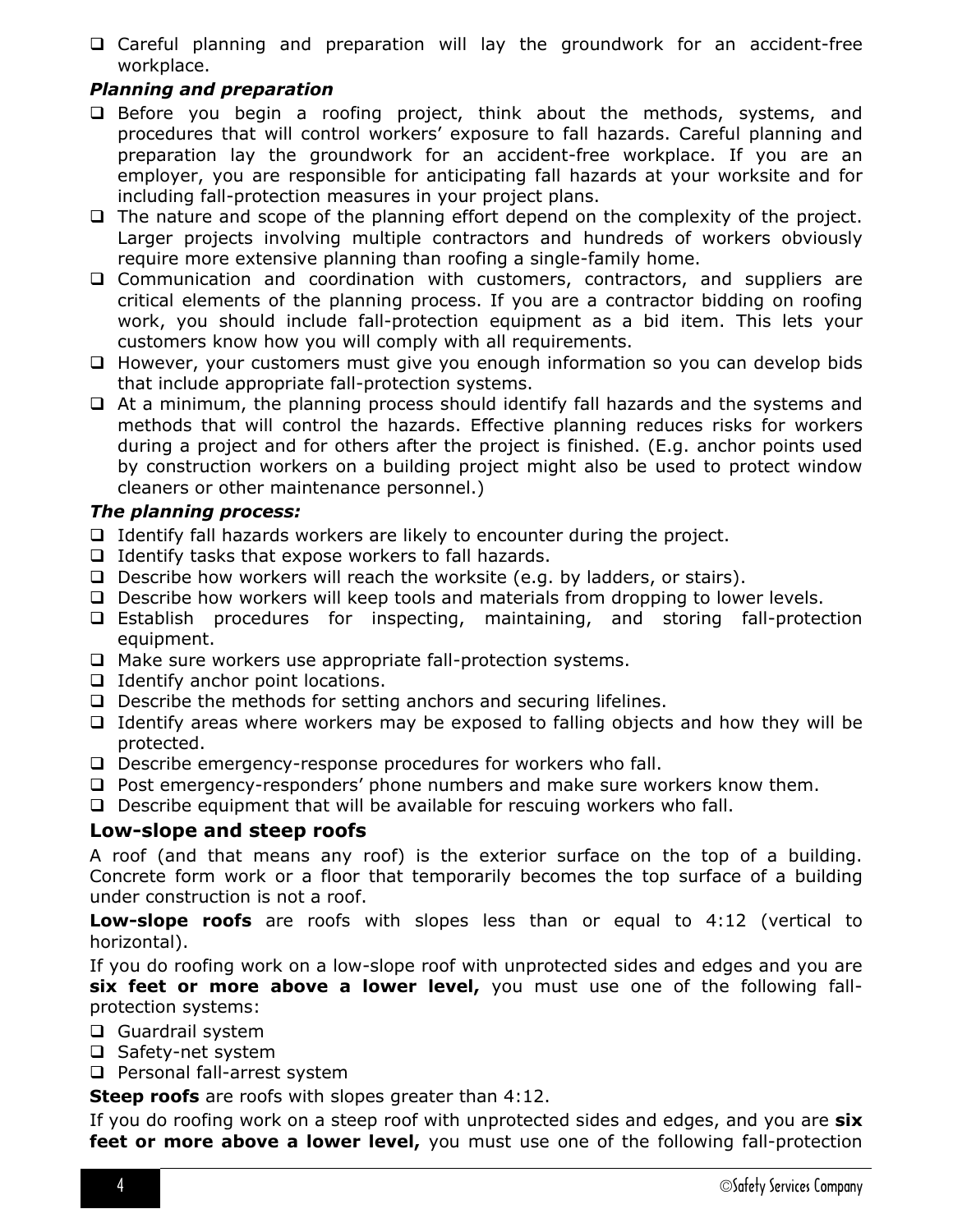systems:

- Guardrail system with toeboards
- □ Safety-net system
- **Q** Personal fall-arrest system

If you are working on the roof of a residential type structure, you can work up to 6 feet above a lower level before you need fall protection.

**Flat roofs:** Mobile fall protection systems allow workers the freedom to walk on flat roofs while being fully protected from leading edge falls. Systems use lifelines, harnesses, and d-rings.

# <span id="page-4-0"></span>**Fall protection systems and methods**

A fall-protection system refers to equipment designed to control fall hazards.

Fall-protection systems either prevent falls from occurring or safely arrest falls.

#### **Typical fall-protection systems include the following:**

- **Q** Personal fall-arrest systems
- **Q** Guardrail systems □ Safety-net systems
- □ Warning-line systems
- $\Box$  Safety-monitoring systems
- □ Controlled-access zones

## **Conventional fall protection**

- $\square$  Personal fall-arrest systems, guardrail systems, and safety-net systems (the most common fall-protection systems) are called conventional fall protection.
- Warning lines, safety-monitoring systems, and controlled-access zones have special applications. Other fall protection methods used for roofing work include slide guards and covers.

#### <span id="page-4-1"></span>*Personal fall-arrest system*

A personal fall-arrest system consists of an anchor, connectors, and a body harness that work together to stop one from falling and to minimize the arrest force. Other system components may include a lanyard, a deceleration device, and a lifeline. However, the personal fall-arrest system is effective only if you know how the system components arrest a fall.

**Personal fall-arrest system components:** System components include an anchor, connectors, and body harness.

#### <span id="page-4-2"></span>*Anchor*

- An anchor provides a secure point of attachment for a lifeline, lanyard, or deceleration device and is perhaps the most important personal fall-arrest system component.
- $\Box$  It must support a minimum load of 5,000 pounds (a challenging requirement, particularly on wood-framed and residential-type structures).
- $\Box$  If you do not know the weight an anchor point will hold, you should have a qualified person design a complete fall-protection system.
- $\Box$  The system must be installed under the supervision of the qualified person (A qualified person is one who, by possession of a recognized degree, certificate, or professional standing, or who by extensive knowledge, training, and experience, has successfully demonstrated the ability to resolve problems relating to a specific subject, operation, or project) and it must maintain a safety factor of at least two (twice the impact force of a worker free falling six feet).
- $\Box$  Never use hoists or quardrails as anchors. They are not built to withstand the impact forces generated by a fall.

#### <span id="page-4-3"></span>*Connectors:*

- $\Box$  Connectors couple the components of a personal fall-arrest system.
- □ D-rings and snap hooks are the most common types of connectors.
- □ Connectors must be drop-forged, pressed, or made from formed steel or equally strong material. They must be corrosion resistant, with smooth surfaces and edges that won't damage other parts of the personal fall-arrest system.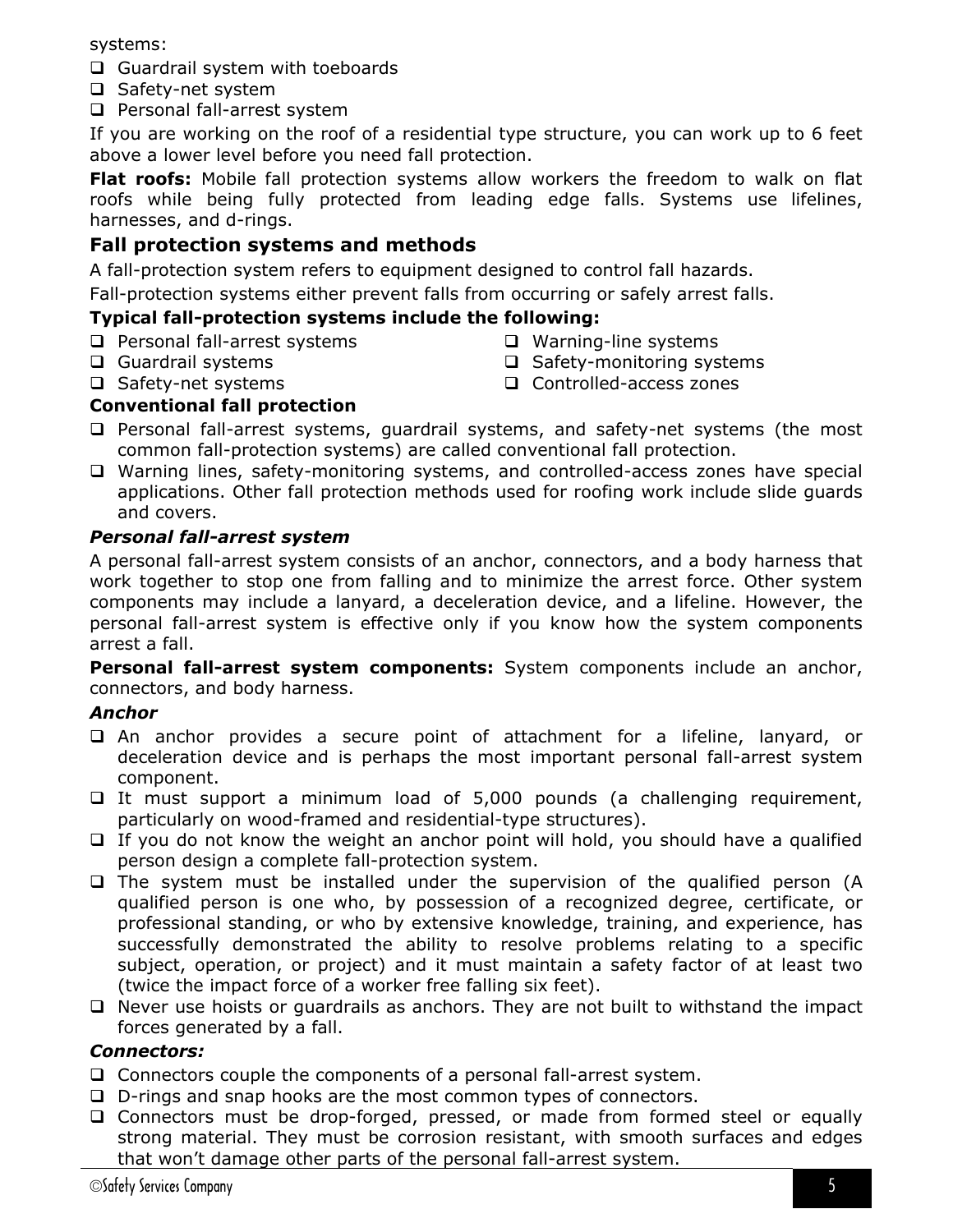- $\Box$  The D-ring, a body-harness component, attaches to a deceleration device or to a lanyard. D-rings must have a minimum breaking strength of 5,000 pounds.
- $\Box$  The snap hook consists of a hook-shaped member and a keeper. It opens to snap onto another component and when released, automatically closes.
- $\square$  Snap hooks must also have a minimum breaking strength of 5,000 pounds.
- $\Box$  There are two types of snap hooks, locking and non-locking. The locking type has a self-locking keeper that will not open until it is unlocked.
- $\Box$  Personal safety has determined the non-locking type is not safe.
- $\Box$  Use only locking snap hooks as part of a personal fall-arrest system. Non-locking snap hooks are prohibited as part of a personal fall arrest system.

#### <span id="page-5-0"></span>**Body harness**

- $\Box$  The body harness consists of straps that distribute fall-arrest forces over the thighs, waist, chest, shoulders, and pelvis.
- □ Body harnesses come in many styles most of which are light and comfortable.
- A basic harness should include a back D-ring for attaching lifelines, lanyards, or retractable devices and a back pad for support.
- $\Box$  A body harness must exert an arresting force of no more than 1,800 pounds on a falling worker.

#### *Using the body harness:*

- $\Box$  Body harnesses cannot be made from natural fibers.
- $\Box$  Make sure the harness fits properly.
- $\Box$  The attachment point of a body harness must be located in the center of the back, about shoulder level.
- Use only body harnesses approved for commercial work. Do not use recreational climbing harnesses.

#### <span id="page-5-1"></span>*Lanyards*

- $\Box$  A lanyard is a specially designed rope, strap, or webbing that connects a body harness to an anchor, a deceleration device, or a lifeline.
- Lanyards must have a minimum breaking strength of 5,000 pounds.
- $\Box$  Lanyards come in a variety of designs including self-retracting types that make moving about easier and shock-absorbing types that reduce fall-arrest forces.

#### *Using the lanyard:*

- $\Box$  Self-retracting lanyards that limit free-fall distance to two feet or less must have components that will hold a minimum load of 3,000 pounds with the lanyard in the fully extended position.
- □ Self-retracting lanyards that do not limit free-fall distance to two feet or less must have components that will hold a minimum load of 5,000 pounds with the lanyard in the fully extended position.
- When using self-retracting lanyards that do not limit free-fall distance to two feet or less, work near or directly below the anchor to avoid a swing fall.
- $\Box$  Do not use rope lanyards made from natural fibers.

#### <span id="page-5-2"></span>**Deceleration devices**

- □ You can reduce fall-impact forces on an anchor (and yourself) by minimizing the fall distance and using a deceleration device, such as a shock-absorbing lanyard or self retracting lifeline.
- $\Box$  A third type of deceleration device is the rope grab, a mechanism that allows you to move up and down a vertical lifeline.
- $\Box$  The rope grab automatically locks onto the lifeline if you fall.
- Always follow manufacturers' instructions when you use deceleration devices.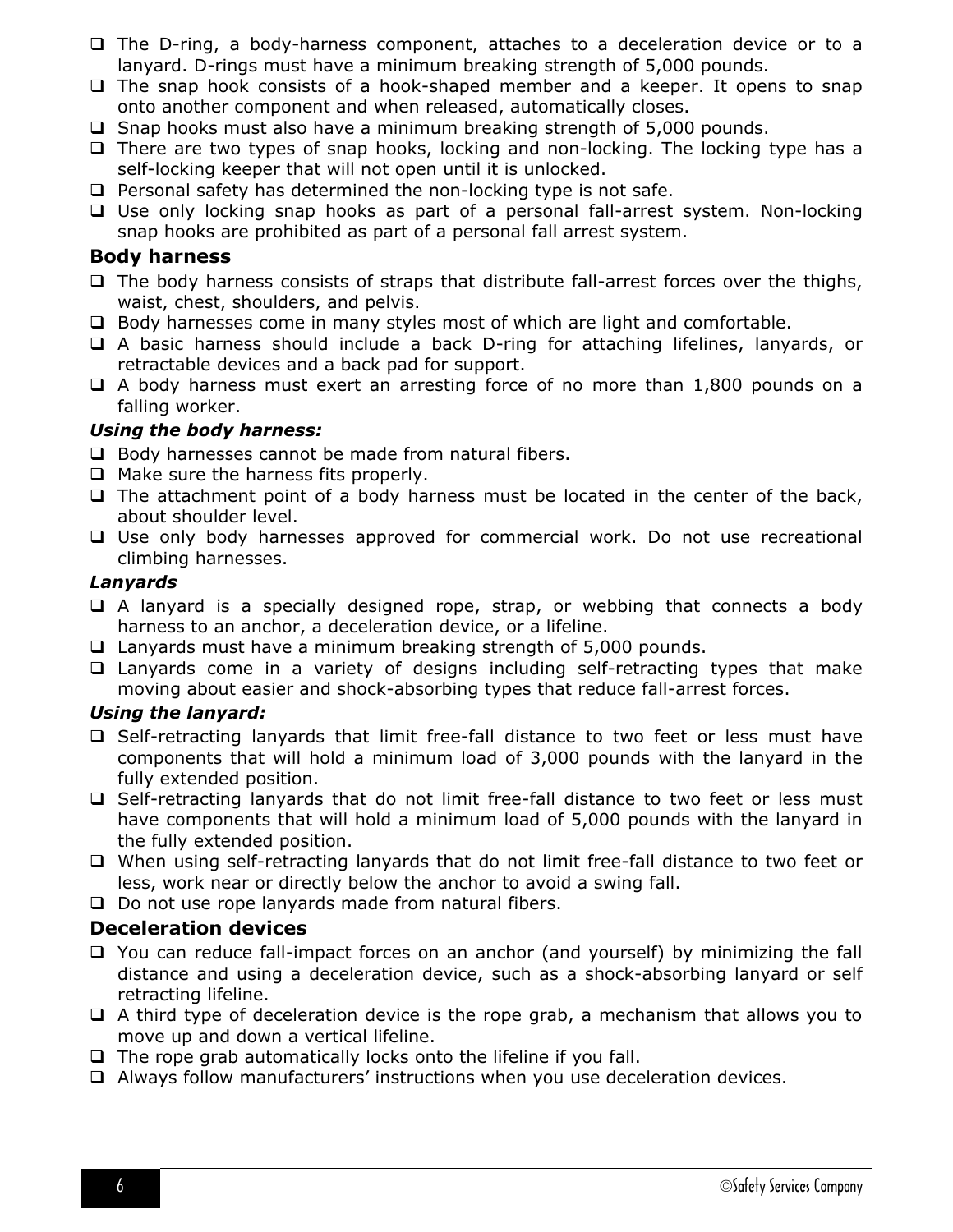## <span id="page-6-0"></span>*Lifelines*

- A lifeline is flexible cable or rope that connects to a body harness, lanyard, or deceleration device and at least one anchor.
- $\Box$  There are two types of lifelines, vertical and horizontal.
- A vertical lifeline attaches directly to a body harness, lanyard, or deceleration device and to an anchor (and hangs vertically).
- Vertical lifelines must have a minimum breaking strength of 5,000 pounds.
- $\Box$  The self-retracting lifeline is both a vertical lifeline and a deceleration device.
- $\Box$  It consists of a drum-wound line that unwinds and retracts from the drum as a worker moves.
- $\Box$  If the worker falls, the drum automatically locks.
- Self-retracting lifelines that automatically limit free-fall distance to two feet or less must have a minimum breaking strength of 3,000 pounds.
- Self-retracting lifelines that do not limit free-fall distance to two feet or less must have a minimum breaking strength of 5,000 pounds.
- $\Box$  If you need to move horizontally over an extended distance, however, the vertical lifeline can be hazardous because it creates the potential for a swing fall; a pendulum motion that results when you swing back under the anchor point.
- $\Box$  Unlike the vertical lifeline, the horizontal lifeline stretches between two anchors.
- $\Box$  When you connect to the line with a body harness, lanyard, or deceleration device, you can move freely across a flat surface.
- Horizontal lifelines and their anchors are subject to greater loads than vertical lifelines, however.
- $\Box$  If not anchored correctly, horizontal lifelines can fail at the anchor points.
- $\Box$  For these reasons, horizontal lifelines must be designed, installed, and used under the supervision of a qualified person as part of a complete personal fall-arrest system that maintains a safety factor of at least two (twice the potential impact force of a worker free falling six feet).
- $\Box$  Keep in mind that a vertical lifeline must support at least 5,000 pounds and a horizontal lifeline must support at least 5,000 pounds per attached worker. Protect all lifelines against cuts or abrasions and never use lifelines made from natural fiber rope; the fibers deteriorate.
- After a fall-arrest system stops a fall, remove it from service immediately and do not use it until a competent person determines that it is safe.
- $\Box$  A competent person is one who is capable of identifying existing and predictable hazards in the work environment and who has authorization to take prompt measures to eliminate the hazards.

#### <span id="page-6-1"></span>**Using the personal fall-arrest systems**

- **Plan anchor points.** Try to anticipate anchor locations before construction work begins. It is possible to design anchors into a building for window cleaning or other maintenance tasks.
- $\Box$  During the construction phase, workers can use planned anchors too. A qualified person must design anchor systems installed during construction.
- **Avoid knots in rope lanyards and lifelines.** Knots can reduce the strength of a lifeline or a lanyard by 50 percent or more.
- Avoid using knots for tying off to an anchor; use a locking snap hook designed for that purpose.
- **Avoid tying lifelines or lanyards directly to an I-beam.** By tying a rope lanyard or lifeline around an I-beam, you reduce the rope's strength by 70 percent due to the cutting action of the beam edges.
- $\Box$  Avoid tie-offs around I-beams and any other rough or sharp objects.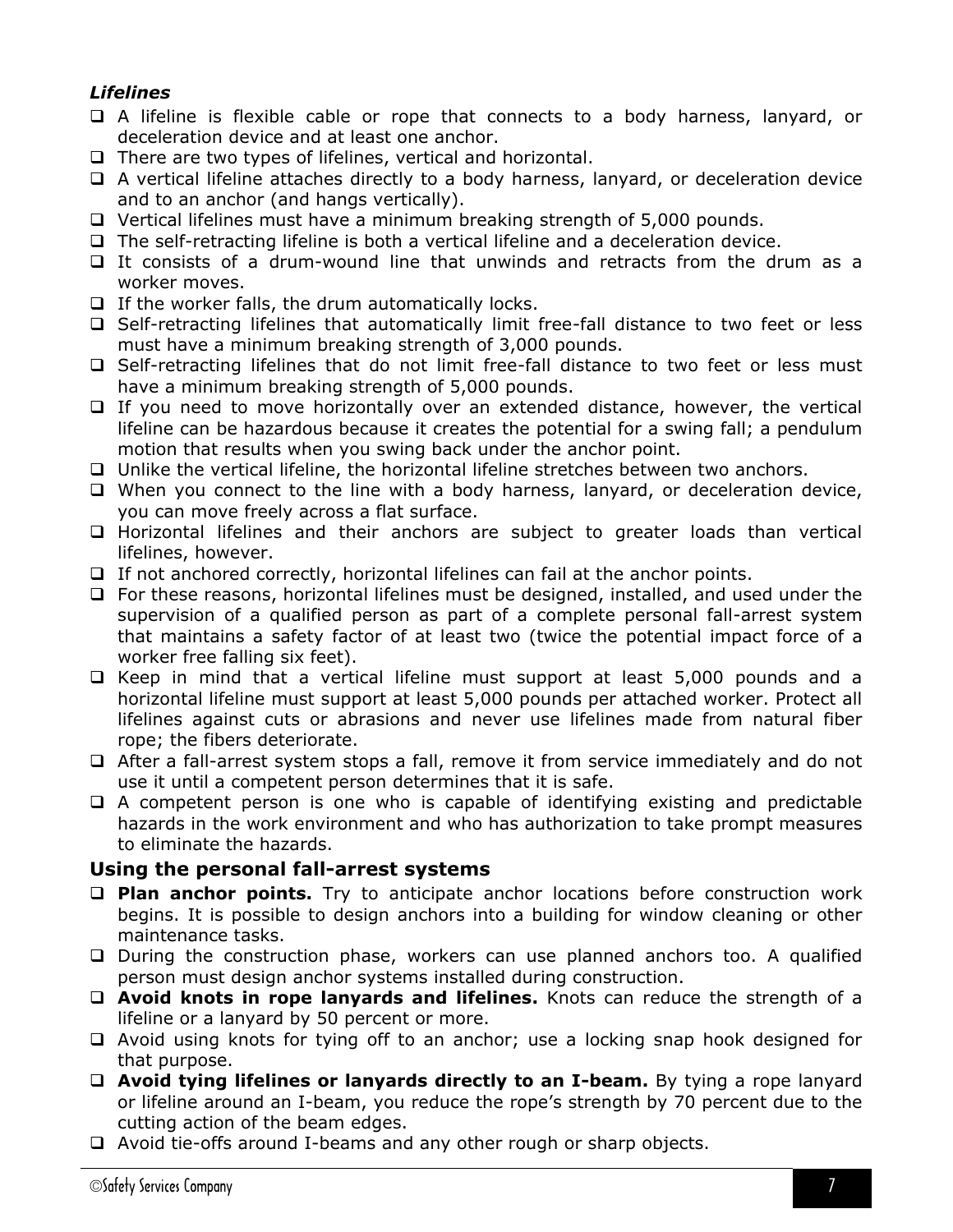- Use tie-off adapters or beam connectors to anchor a lifeline or lanyard to the beam.
- **Understand horizontal lifeline forces.** Designing and installing horizontal lifeline anchors are critical activities.
- $\Box$  The reason is related to the geometry of the horizontal lifeline (anchored at each end) and its sag angle, which is the line's angle of deflection when subjected to a load.
- $\Box$  Reducing the sag angle on a horizontal lifeline increases the forces imposed on the line during a worker fall. (E.g. a horizontal lifeline with a 15-degree sag angle will receive twice the impact force as a horizontal lifeline with a 30-degree sag angle.)
- $\Box$  If you decrease the sag angle to five degrees, the impact force increases by a factor of six.
- $\Box$  Two workers can connect to the same horizontal lifeline.
- $\Box$  If one worker falls, however, the line movement could cause the other worker to fall, subjecting the line and anchors to an even greater impact.
- $\Box$  For these reasons, horizontal lifelines must be designed, engineered, and installed under the supervision of a qualified person.
- **Be cautious with eyebolt connections.** The strength of an eyebolt is rated along the axis of the bolt, and it's greatly reduced when force is applied at an angle to the axis.
- $\Box$  Avoid connections to eyebolts that might cause such an effect during a fall.
- **Consider total fall distances.** Personal fall-arrest systems are designed to stop workers who experience free falls.
- $\Box$  Free fall is the part of the fall before the arrest system starts to take effect.
- $\Box$  However, even after the system activates, a worker will continue to fall.
- The distance a worker falls includes the free-fall distance, the lifeline's stretch from the force of the fall, and the deceleration distance required to absorb shock.
- □ Lifeline stretch and deceleration distance cannot exceed 3.5 feet.
- Therefore, a worker wearing a personal fall-arrest system could fall up to 9.5 feet before stopping (six feet plus 3.5 feet).
- $\Box$  Most areas require that personal fall-arrest systems be rigged so that workers do not free fall more than six feet or strike a lower level.
- **Avoid swing falls.** If you use a personal fall-arrest system and are not working directly below the tie-off anchor, you will swing back under the anchor during a fall.
- $\Box$  Swing falls are especially hazardous because you can hit an object or a lower level during the pendulum motion.
- $\Box$  Fall distance can actually increase during a swing fall.
- $\Box$  The impact force from a swing fall can be the same as it would be for a vertical fall with the same change of elevation.
- □ During a swing fall, you can strike an object or lower level before the arrest system stops your fall.

# <span id="page-7-0"></span>**Guardrail**

- Guardrail systems are vertical barriers consisting of top rails, midrails, and intermediate vertical members.
- Guardrail systems can also be combined with toeboards, which are barriers that prevent materials and equipment from dropping to lower levels.
- You can use guardrail systems without toeboards for fall protection on low-slope roofs.
- $\Box$  On steep roofs, use guardrail systems with toeboards.

# *Design and performance requirements for guardrail systems:*

- Guardrail systems must be free of anything that might cut a worker or snag a worker's clothing.
- All guardrails must be at least one-quarter-inch thick to reduce the risk of hand lacerations.
- $\Box$  Steel or plastic banding is not permitted for top rails or midrails.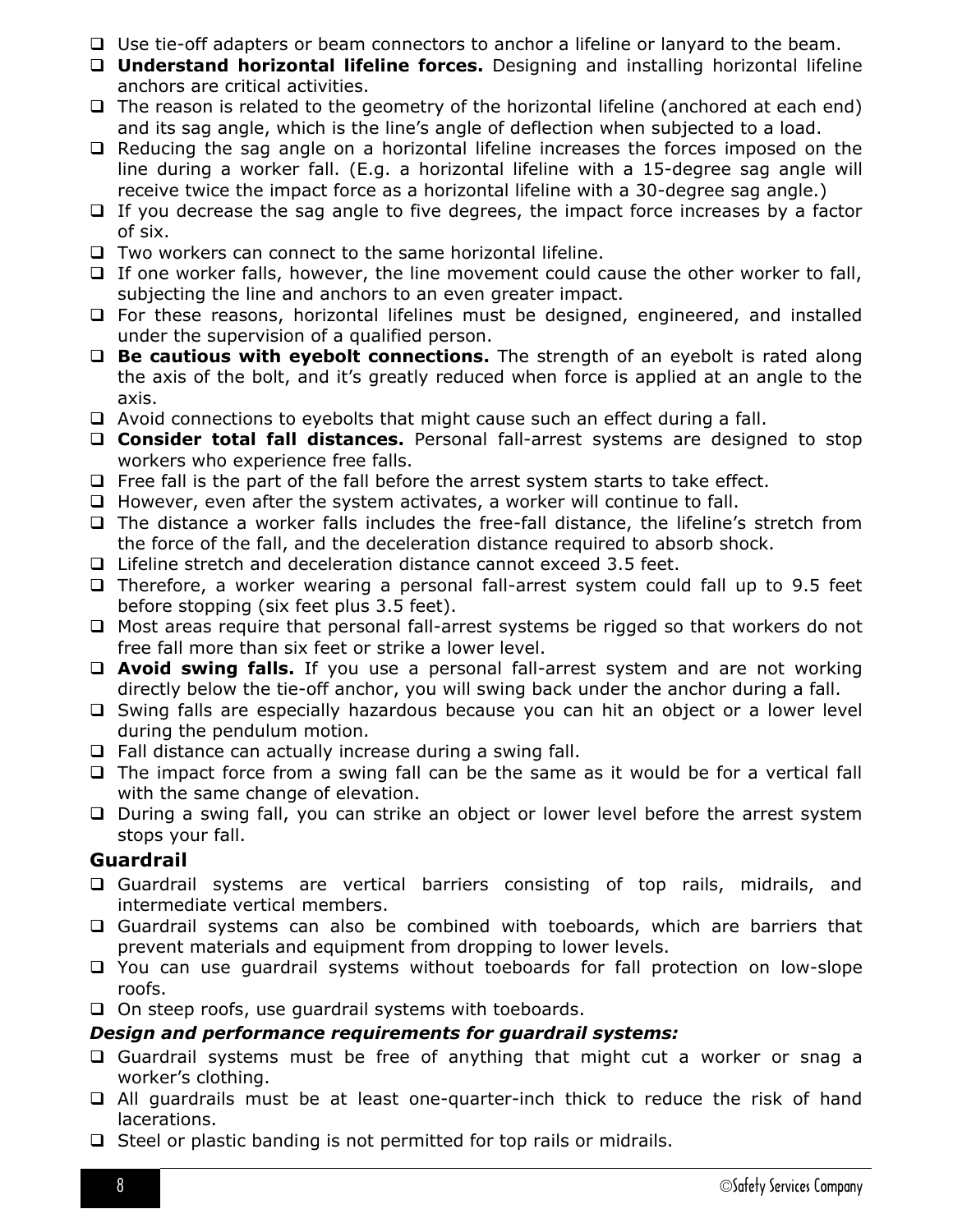- $\Box$  Wire rope used for a top rail must be marked at least every six feet with highvisibility material.
- $\Box$  The top edge of a guardrail system must be 42 inches, plus or minus three inches, above the surface to which it is attached.
- $\Box$  The top-edge height can exceed 45 inches when conditions warrant; however, the guardrail system must meet all other performance criteria.
- $\Box$  Where there is no wall or parapet at least 21 inches high, screens, mesh, midrails, or similar protection must be installed between the top edge of the guardrail system and the working surface.
- $\Box$  Midrails must be installed midway between the top edge of the quardrail system and the working surface.
- $\Box$  Screens or mesh must extend from the top rail to the working surface.
- Intermediate vertical members, between posts, must be no more than 19 inches apart.
- $\Box$  The guardrail system must be capable of withstanding a 200-pound force applied within two inches of its top edge, in any outward or downward direction.
- $\Box$  Midrails, screens, and intermediate structural members must withstand at least 150 pounds applied in any downward or outward direction.

# <span id="page-8-0"></span>**Safety-net**

Safety-net systems consist of mesh nets, panels, and connecting components. They are typically used as protection for those who work on bridges and similar structures. Safetynet systems are rarely used for roofing work.

#### <span id="page-8-1"></span>*Warning-line*

- □ Warning-line systems consist of ropes, wires, or chains and supporting stanchions that form a barrier to warn those who approach an unprotected roof side or edge.
- $\Box$  The warning lines mark off an area within which one can do roofing work without using guardrails or safety nets; warning-line systems can be combined with guardrail systems, personal fall-arrest systems, or safety-monitoring systems to protect those doing roofing work on low-slope roofs (4:12 or less).
- $\Box$  A combined warning-line system and safety-monitoring system provides practical, effective fall protection for roofing work on low-slope roofs.
- □ Warning-line systems on low-slope roofs are also effective for protecting those who do not need to work near an unprotected edge.

#### *If you decide to use warning lines:*

- $\Box$  Set up the warning line around all exposed sides of the roof, six feet from the edge.
- $\Box$  Make sure the line has a minimum 500-pound tensile strength.
- $\Box$  Mark the line with high-visibility material every six feet.

#### <span id="page-8-2"></span>*Safety-monitoring*

- $\Box$  A safety-monitoring system is a set of procedures assigned to a competent person for monitoring and warning workers who may be unaware of fall hazards.
- $\square$  Safety-monitoring systems are appropriate for roofing operations on low-slope roofs less than 50 feet wide.
- You can use a safety-monitoring system combined with a warning-line system on low-slope roofs with larger dimensions.
- A safety-monitoring system combined with a controlled-access zone and a fallprotection plan, is acceptable for situations where conventional fall protection is not feasible.
- $\Box$  Keep in mind that a safety-monitoring system consists of fall-protection procedures rather than a substantial barrier.

#### <span id="page-8-3"></span>*Controlled-access zone*

 The controlled-access zone defines an area where workers can do leading edge, overhand bricklaying and related work, or work under a fall-protection plan, without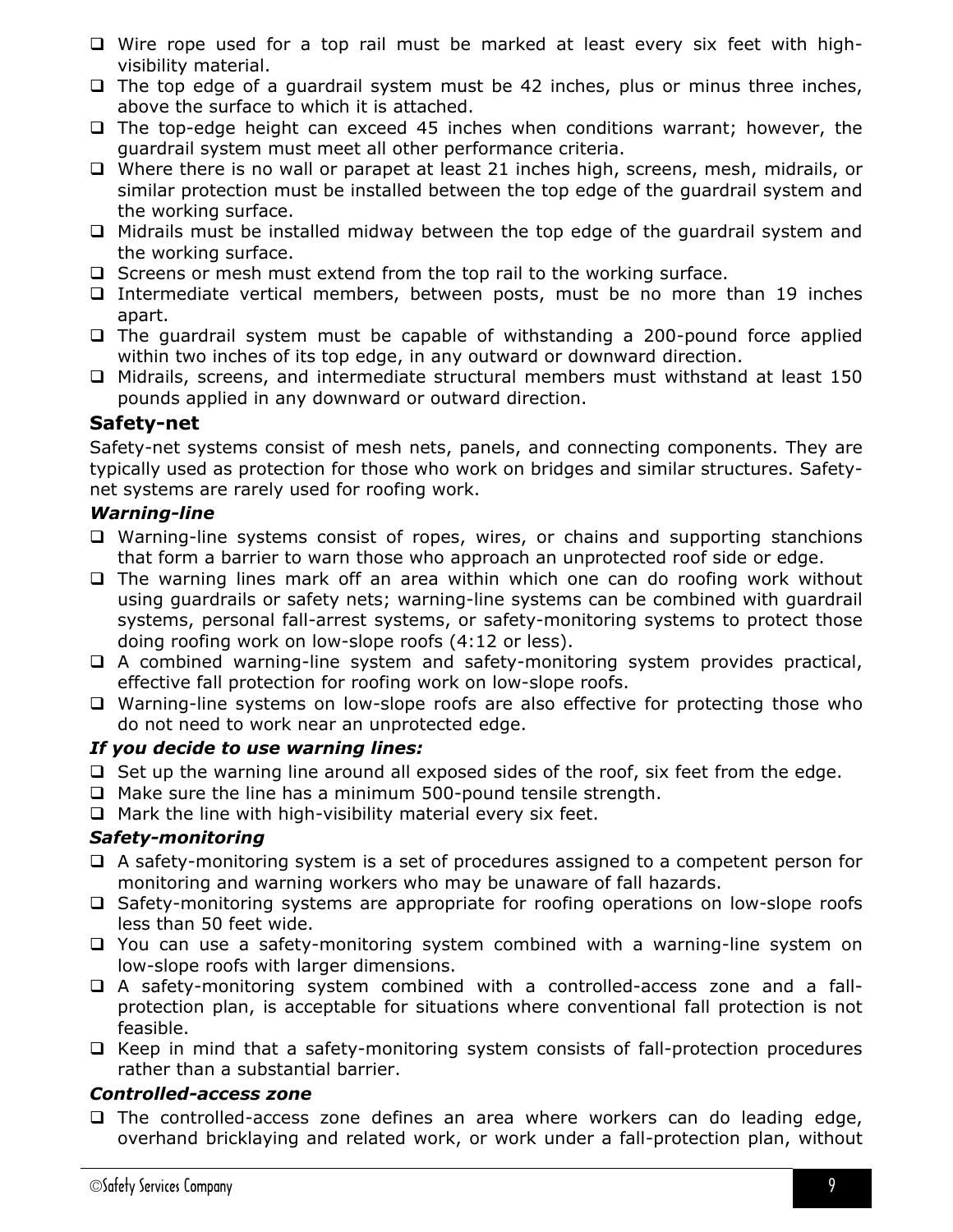using conventional fall protection.

- All others are prohibited from entering a controlled-access zone. You can use a controlled-access zone as fall protection for leading-edge work or residential-type construction work only as part of a fall-protection plan.
- □ You must also include a safety monitor to warn those working within the zone of fall hazards.
- $\Box$  The control zone consists of a line, or lines, warning workers that access to the zone is restricted to authorized persons.

#### *Control lines must meet the following criteria:*

- $\Box$  Consist of ropes, wires, tapes, or equivalent materials and supporting stanchions
- $\Box$  Be flagged at least every six feet with high-visibility material
- $\Box$  Be no less than 39 inches from the working surface at its lowest point and no more than 45 inches from the working surface at its highest point (50 inches in overhand bricklaying operations)
- $\Box$  Have a minimum breaking strength of 200 pounds

# <span id="page-9-0"></span>**Covers**

- $\Box$  A cover includes any rigid object used to overlay openings in floors, roofs, and other walking and working surfaces.
- Covers must be able to support at least twice the maximum anticipated load of workers, equipment, and materials.
- □ Covers should have full-edge bearing on all four sides.
- Make sure covers are secure and color-code or mark them with the word "HOLE" or "COVER."

#### <span id="page-9-1"></span>*Ladders*

- Falls from ladders account for many falls from elevation injuries. Most injuries associated with the falls result from slips, loss of footing, and unstable ladders.
- $\Box$  Always use the three point rule (one foot and two hands or vice versa).
- Do not coat wood ladders with any opaque covering except for identification or warning labels placed only on one face of a side rail.
- $\Box$  Ladders must have surfaces that will not cut workers or snag their clothing.
- $\Box$  Self-supporting portable ladders must be able to support at least four times their maximum intended loads. (Maximum intended load means the combined weight of workers, equipment, tools, and materials.)
- □ Ladder rungs, cleats, and steps must be parallel, level, and uniformly spaced not less than 10 and not more than 14 inches apart. Rungs and steps must be shaped or treated to minimize slipping.
- $\Box$  A metal spreader or locking device is required to hold the front and back section of a stepladder in an open position when the ladder is in use.
- □ Do not tie or fasten ladders together to make longer sections unless they are designed for that purpose.
- $\Box$  Two or more separate ladders used to gain access to an elevated work area must be offset with a platform or a landing between them.
- $\Box$  Always angle the ladder so that it has a 4:1 slope; make sure the top extends at least three feet above the roof edge; and tie off the ladder so it will not tip over.

#### *Workers who use ladders must receive training that covers:*

- $\Box$  The nature of fall hazards in the work area
- $\Box$  The proper construction, use, placement, and care of the ladders
- $\Box$  The maximum intended load-carrying capacities of the ladders

#### *You can reduce your risk of falling from a ladder by:*

- $\Box$  Select a ladder that is appropriate for your task. It must extend at least three feet above the access area.
- Inspect the ladder before using it; it should be dry, clean, and undamaged.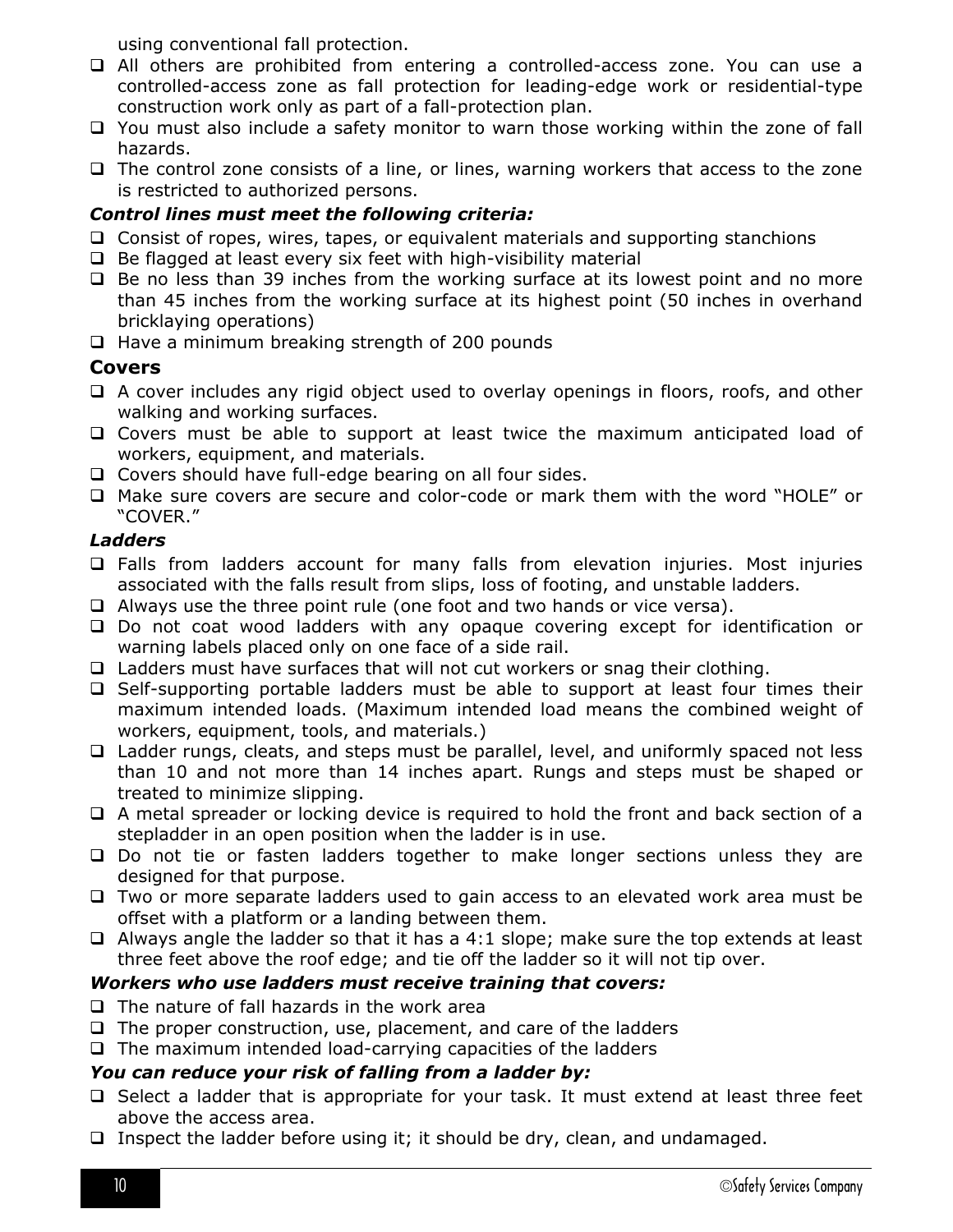- $\Box$  Angle the ladder properly; position the base so that the distance to the building is less than one-fourth the ladder's length. The minimum slope should be 50 degrees.
- $\Box$  Protect the base of the ladder so that people or vehicles will not strike it.
- $\Box$  Face the ladder and keep both hands on the side rails while climbing and descending.
- $\Box$  Raise and lower heavy loads with a hand line or hoist.
- $\Box$  Avoid carrying them up or down a ladder.
- □ Make sure metal ladders have steps and rungs with skid-resistant surfaces.
- Allow only one person to work from a ladder; use a scaffold when two or more people must work together.
- $\Box$  Do not stand on the top step of a portable ladder.
- $\Box$  Keep ladders with conductive side rails away from exposed, electrical equipment.

#### <span id="page-10-0"></span>**Using the fall-protection plan**

- A fall-protection plan enables workers doing leading-edge work, precast concrete erection work, or residential-type construction work to use alternative fall-protection systems or methods when conventional systems are not feasible.
- $\Box$  Under these special circumstances, properly documented fall-protection plans give employers the flexibility to use more appropriate methods of fall protection.
- $\Box$  Employers must be able to show that conventional systems are not practical or that they pose a greater safety hazard to workers than other fall-protection alternatives.

#### *In addition, the fall-protection plan must meet the following requirements:*

- $\Box$  A qualified person must prepare the plan specifically for the site where the work will be performed.
- $\Box$  The plan must document why conventional fall-protection systems are not feasible and show how alternative methods will reduce or eliminate fall hazards.
- $\Box$  The plan must describe all measures that will be taken to minimize or eliminate fall hazards at the worksite.
- $\Box$  The employer must designate the work area as a controlled-access zone.
- Employers who do not use either alternative fall-protection measures or conventional systems must use a safety-monitoring system to protect workers in the controlledaccess zone.
- $\Box$  An effective fall-protection plan can protect workers from fall hazards and enhance the overall level of safety at a job site.

**Explain why you cannot use conventional systems:** Before you can use a fallprotection plan, you must explain why conventional protection methods (guardrails, safety nets, personal fall-arrest, or fall-restraint systems) are infeasible or would pose a greater safety hazard to workers than your proposed method.

 Consider using scaffolds, catch platforms, or aerial lifts. If you cannot eliminate the hazard, you must explain why.

#### *The following examples help illustrate the point:*

- **1)** If anchors capable of holding 5,000 pounds are not available you must explain why personal fall-arrest systems with 2:1 safety factors or fall restraint systems will not protect workers.
- **2)** If you believe that having workers erect guardrails creates a greater hazard than an alternative method, you must explain why.
- **3)** You must demonstrate why erecting and dismantling guardrail systems creates a greater hazard than your alternative method and why you cannot use personnel platforms, personal fall-arrest, or fall-restraint systems.
- **4)** If you feel that guardrail systems are not feasible because you cannot anchor them in a finished surface, you must also consider free-standing guardrail systems that do not put holes in the finished surface. If you cannot use free-standing systems, you must explain why.

#### **Describe how your alternative method will protect workers:** Describe specifically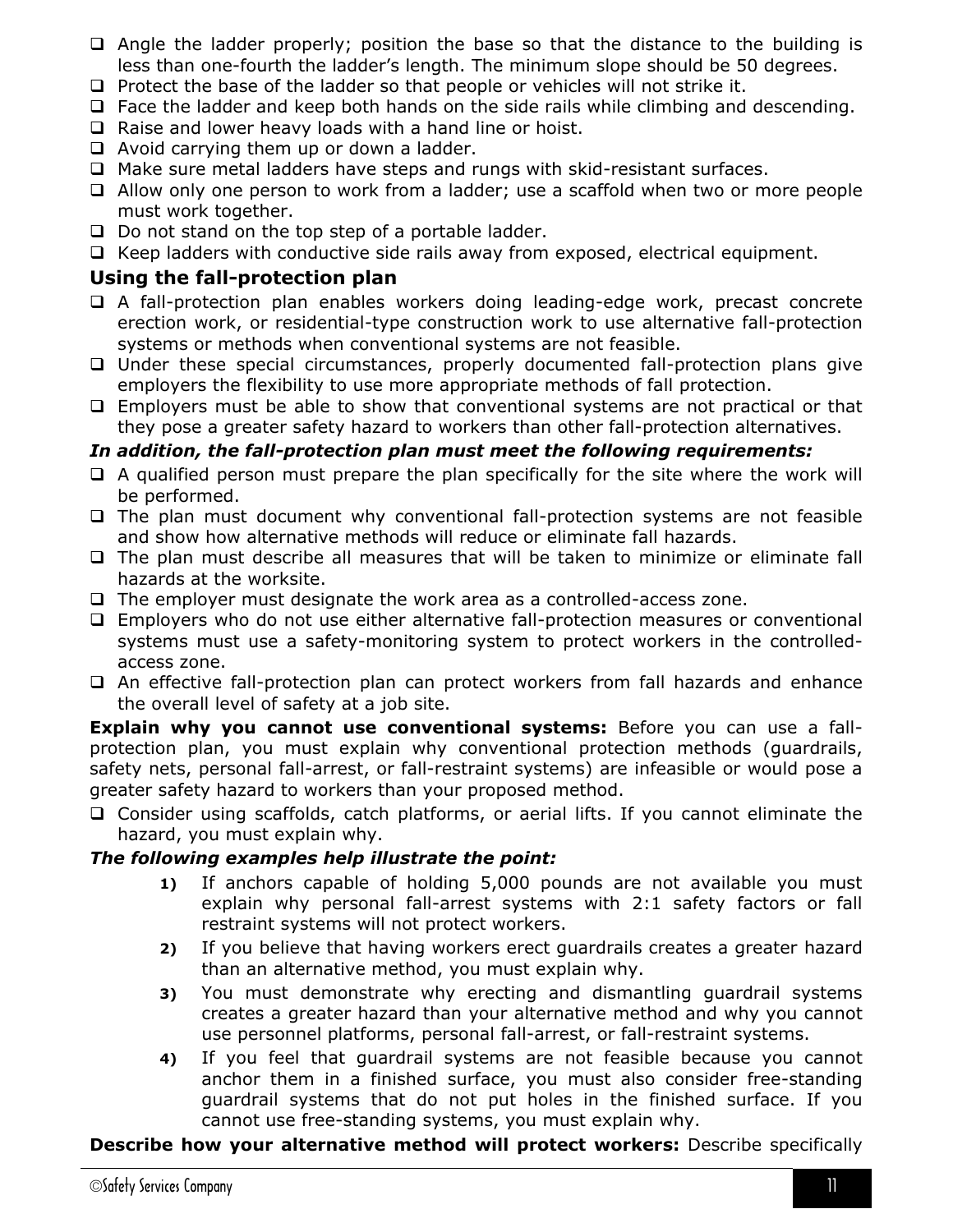how your alternative fall-protection method will reduce or eliminate fall hazards. Include workers' tasks, the fall hazards they will encounter, the location of hazards, and how you intend to protect them from the hazards. You can list your responses in a table:

<span id="page-11-0"></span>

| ALTERNATIVE FALL PROTECTION METHODS THAT WILL REDUCE OR<br><b>ELIMINATE FALL HAZARDS</b> |                     |                         |                        |  |  |
|------------------------------------------------------------------------------------------|---------------------|-------------------------|------------------------|--|--|
| Worker's task                                                                            | Type of fall hazard | Location of fall hazard | Alternative protection |  |  |
|                                                                                          |                     |                         |                        |  |  |
|                                                                                          |                     |                         |                        |  |  |
|                                                                                          |                     |                         |                        |  |  |
|                                                                                          |                     |                         |                        |  |  |
|                                                                                          |                     |                         |                        |  |  |

**Appoint a qualified person to prepare the plan:** A qualified person is one who has extensive knowledge, training, and experience with fall-protection systems.

- $\Box$  A qualified person must know how to design, use, and install fall-protection systems; the limitations of fall protection systems; and fall hazards associated with work tasks and processes.
- A qualified person must prepare a site-specific fall-protection plan and approve any changes to the plan.

#### *Be sure that the plan identifies the following:*

- $\Box$  The construction activity (leading-edge, residential, or precast concrete erection)
- $\Box$  The site address where you will use the plan
- $\Box$  The name of the person who prepared the plan (must be a qualified person)
- $\Box$  The date the qualified person prepared the plan

**Establish controlled-access zones where you cannot use conventional protection:** Your fall-protection plan must identify each area where you cannot use guardrails, safety nets, or personal fall-arrest systems, and you must designate those areas as controlled-access zones.

#### *In addition, you must:*

- Describe how you will limit access to controlled-access zones, including procedures that authorize workers to enter controlled-access zones.
- Describe how you will identify controlled-access zones and how you will separate them from other work areas.
- $\Box$  Identify all workers who will enter controlled-access zones.

**Assign supervisory responsibility to a competent person:** A competent person is someone who can identify hazardous conditions and appropriate applications for a fallprotection system and who has authority to correct hazards. A competent person must know the site specific fall-protection plan, how to perform work tasks safely, and the hazards associated with those tasks. You must designate a competent person to implement the fall-protection plan.

**Document accountability:** Your fall-protection plan must describe how workers and supervisors will comply with its requirements.

**Establish a training program:** Everyone covered by a fall-protection plan must be trained by a competent person. Be sure to document the names of those who receive fall-protection training and their training dates.

#### *The training program must cover:*

- $\Box$  Fall hazards that workers will encounter
- $\Box$  Types of systems that will protect workers from falls
- $\Box$  Workers' responsibilities under the fall-protection plan
- $\Box$  Procedures for assembling, maintaining, and dissembling personal fall arrest systems
- $\Box$  How workers should comply with the plan
- $\Box$  Retraining procedures when the plan changes, tasks change, or when workers are not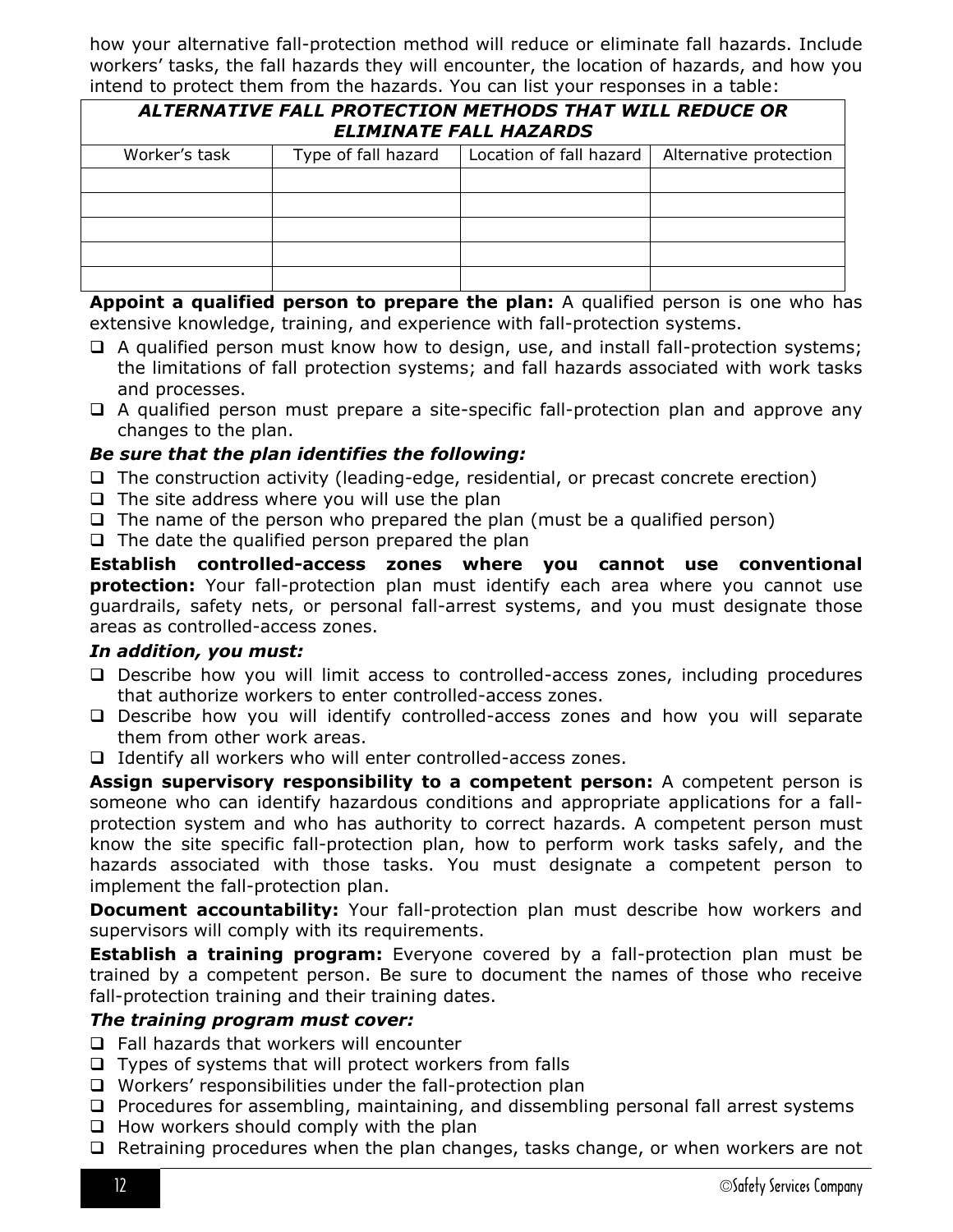following the plan

**Update the plan when site conditions change:** When worksite conditions change and affect how workers are protected from falling, you must update your fall-protection plan so that it addresses the changes. An on-site qualified person must approve the changed plan.

#### *The updated plan must:*

- $\Box$  Describe the site-condition changes that required the update
- $\Box$  Include the qualified person's reasons for the update
- $\Box$  Include the date the qualified person approved the plan changes and the person's signature

**Investigate accidents:** If a worker covered by the fall-protection plan fell or had a near miss incident, you must investigate the accident and, if necessary, change the plan so that similar events will not happen again. The plan must describe near misses or accidents and how to prevent future incidents.

**Keep the plan at the job site:** You must keep a copy of the fall-protection plan, with all approved changes, at the job site.

# <span id="page-12-0"></span>**Fall-protection training**

If you are an employer, you need to be aware of fall hazards in your workplace and you must take appropriate action to minimize those hazards.

- $\square$  Selecting appropriate fall protection is the first step toward meeting that responsibility.
- $\Box$  The second step is training workers so they are familiar with the fall-protection systems or methods they use.
- $\Box$  Most areas require employers to provide training for all workers exposed to fall hazards.
- $\Box$  A competent person must provide training that ensures workers will recognize fall hazards and that they will use appropriate procedures to minimize exposure to the hazards.

#### *In addition, workers who use personal fall-arrest systems must also know:*

- $\Box$  How to wear the equipment
- $\Box$  The proper hook-up and attachment methods for the equipment
- $\Box$  Appropriate anchoring and tie-off techniques
- $\Box$  How to estimate free-fall distances
- $\Box$  Inspection and storage procedures for the equipment
- $\Box$  Self-rescue procedures and techniques

**Retraining:** Workers who do not recognize fall hazards at a particular work area must be retrained. Other reasons for retraining include changes at a worksite that make earlier training obsolete, changes in the types of fall-protection equipment used by workers, or a worker's failure to use fall-protection equipment effectively.

**Certification:** Employers must maintain a written record of each worker's fall-protection training. The record must document the worker's name, the date the worker was trained, and the trainer's signature.

# <span id="page-12-1"></span>**Preparing for emergencies**

Fall-protection systems are designed to minimize workers' exposure to fall hazards and to reduce their risk of injury if they do fall. Nevertheless, employers must establish procedures to ensure that workers who fall receive prompt emergency and medical attention.

- $\Box$  Emergency procedures should identify key rescue and medical personnel, equipment available for rescue, emergency communications procedures, retrieval methods, and primary first-aid requirements.
- □ Workers in 911 service areas can use this number for ambulance service; however, most 911 responders are not trained to rescue an injured worker suspended in a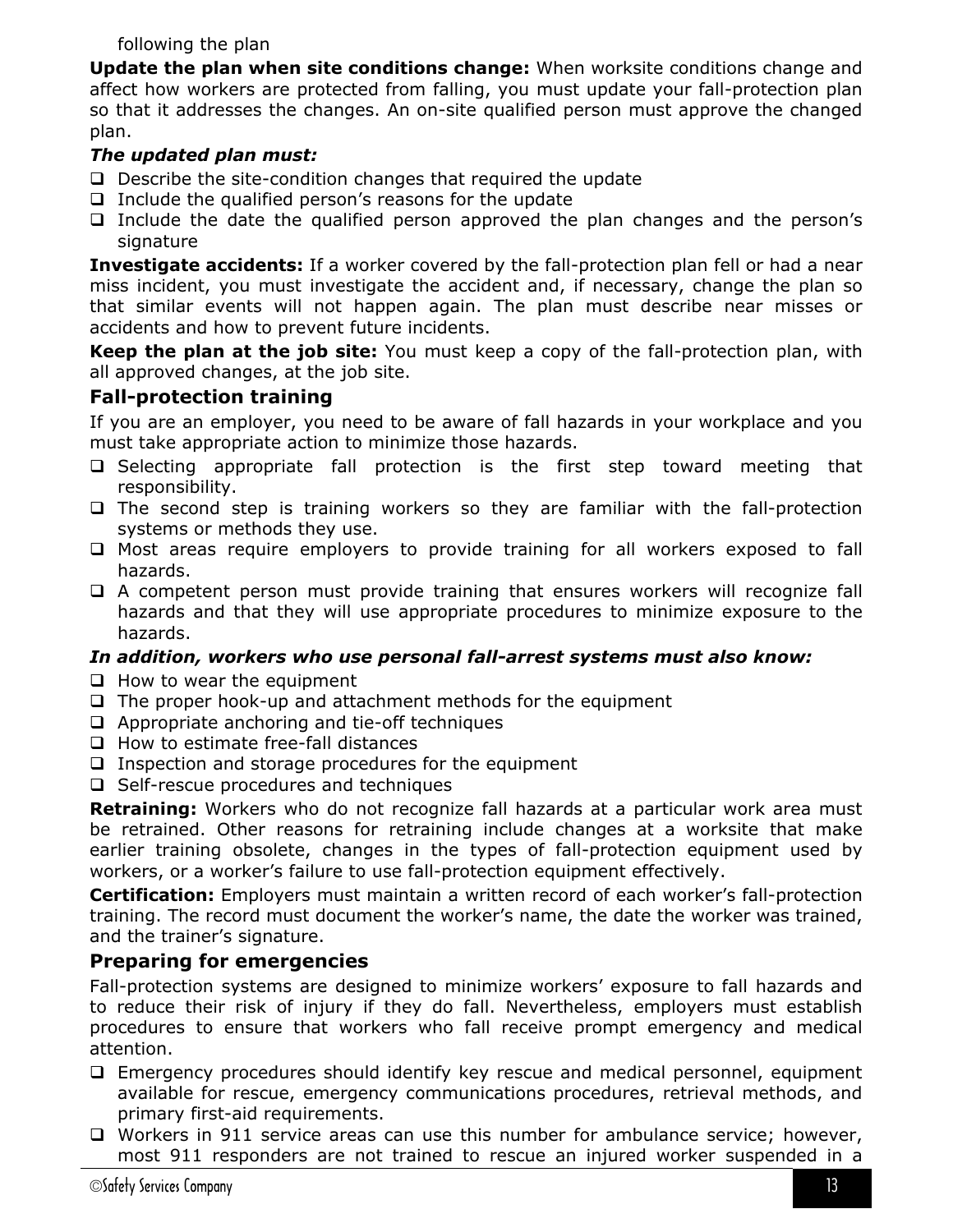personal fall-arrest system.

 $\Box$  Emergency procedures must ensure the prompt rescue of a suspended worker. The 911 number does not ensure a prompt rescue.

#### <span id="page-13-0"></span>*To develop your emergency response procedures:*

- $\Box$  Before on-site work begins make fire department or other emergency responders aware of any conditions at the site that may hinder a rescue effort.
- Document rescue procedures and make sure they're posted at the worksite.
- $\Box$  Post emergency-responder phone numbers and addresses at the worksite.
- $\Box$  Mark the worksite with signs noting the easiest routes in and out of the site.
- Make sure responders have quick access to rescue and retrieval equipment such as lifts and ladders.

#### <span id="page-13-1"></span>*As on-site work progresses:*

- $\Box$  Identify on-site equipment that can be used for rescue and retrieval. Examples: aerial lifts, ladders, and forklifts.
- $\Box$  Maintain a current equipment inventory at the site. Equipment may change frequently as the job progresses.
- $\Box$  Re-evaluate and update the emergency response plan if on-site work tasks change.

#### <span id="page-13-2"></span>*If an emergency occurs:*

- $\Box$  Call 911 or other emergency numbers in the emergency-response plan.
- $\Box$  First responders should clear a path to the victim. Others should direct emergency personnel to the scene.
- □ Make sure only qualified personnel attempt a technical rescue.
- $\Box$  Prohibit all nonessential personnel from the fall-rescue site.
- $\Box$  Talk to the fall victim; determine the victim's condition, if possible.
- $\Box$  If the victim is accessible, make the victim comfortable and check vital signs. If necessary, administer CPR and attempt to stop bleeding.

#### <span id="page-13-3"></span>*Investigating an accident*

- $\Box$  Report fatalities and catastrophes within eight hours.
- $\Box$  Report injuries requiring overnight hospitalization and medical treatment other than first aid within 24 hours.
- $\Box$  Identify all equipment associated with the accident and put it out of service until the investigation is finished.
- $\Box$  Document what went wrong, step by step.
- Review the fall-protection procedures; determine how the procedures could be changed to prevent similar accidents; revise the procedures accordingly.
- $\Box$  Have a competent person examine equipment associated with the accident.
- <span id="page-13-4"></span> $\Box$  If the equipment is damaged, repair or replace it. If the equipment caused the accident, determine how and why.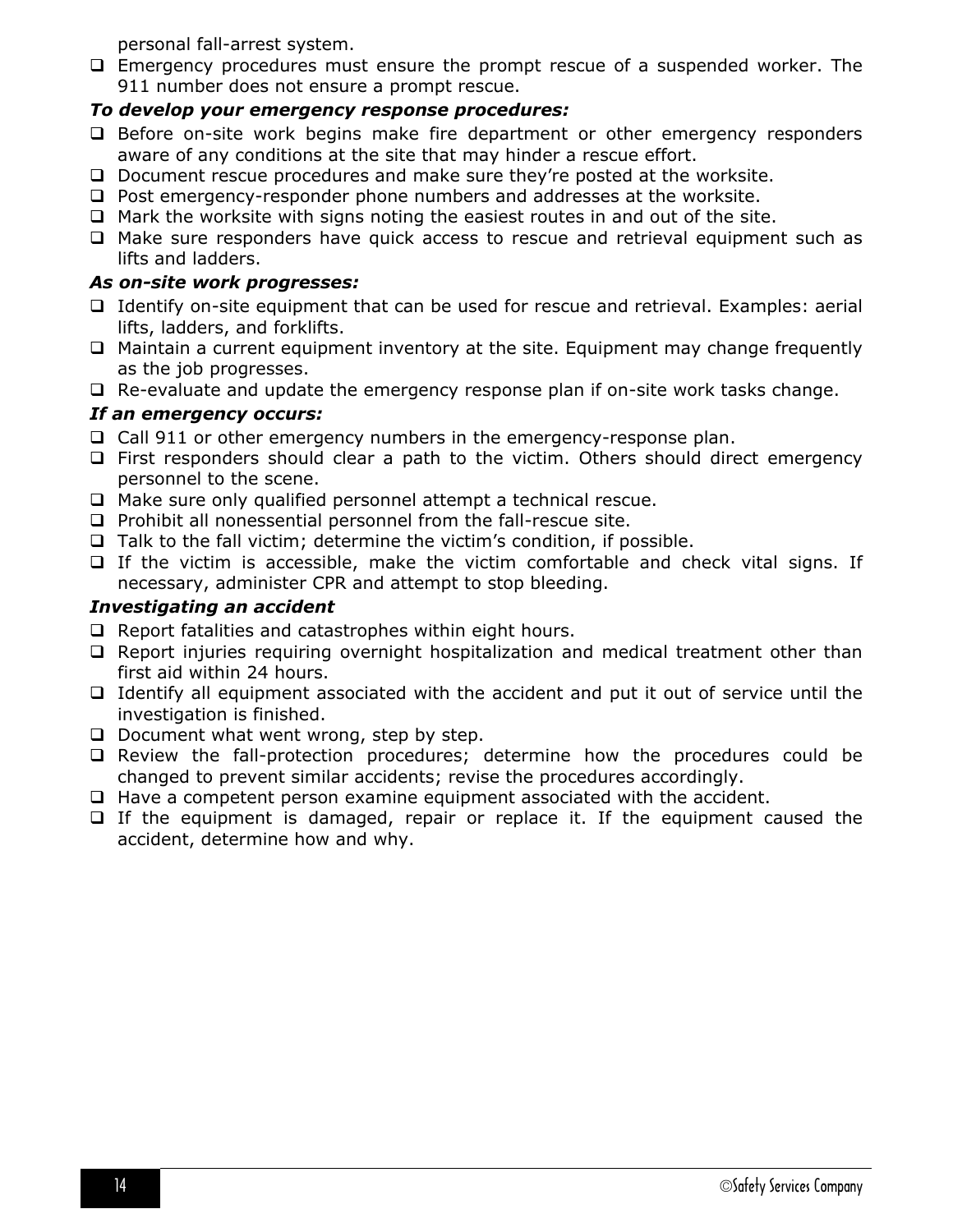# **Definitions:**

**Anchor:** A secure point of attachment for workers' lifelines, lanyards, or deceleration devices. Anchors must be capable of supporting a minimum load of 5,000 pounds per worker (or designed, installed, and used under the supervision of a qualified person, as part of a complete personal fall arrest system which maintains a safety factor of at least two).

**Barricade:** An obstruction to deter the passage of persons or vehicles.

**Body harness:** Straps that an individual wears to distribute fall-arresting forces over the thighs, waist, chest, shoulders, and pelvis. Harness attaches to other components of a personal fall-arrest system. The maximum safe arresting force for a body harness is 1,800 pounds.

**Competent person:** A person who is capable of identifying existing and predictable hazards in the work environment and who has authorization to take prompt measures to eliminate the hazards.

**Connector:** A device used to couple (connect) components of a personal fall-arrest system. The connector may be an independent component (such as a carabiner) or an integral component (such as a buckle or D-ring) of the system. Connectors must be drop-forged or made of equivalent materials; they must have a corrosion-resistant finish and all surfaces and edges must be smooth to prevent damage to other parts of the system.

**Controlled-access zone (CAZ):** An area designated for overhand bricklaying operations or leading edge construction. Conventional fall-protection systems (guardrail systems, personal fall-arrest systems or safety-net systems) are not required in a

CAZ; access is restricted to all workers except those performing overhand bricklaying and leading-edge construction tasks.

**Conventional fall protection:** A guardrail system, safety-net system, or personal fallarrest system

**Cover:** A rigid object used to overlay openings in floors, roofs, and other walking and working surfaces.

**Deceleration device:** Any mechanism that dissipates or limits energy imposed on a person during fall arrest. Examples include rope grabs, rip stitch lanyards, special woven lanyards, and automatic self-retracting lifelines.

**Deceleration distance:** The additional vertical distance a worker falls before stopping (excluding lifeline elongation and free-fall distance) from the point at which a deceleration device begins to operate. The distance is measured from the worker's body harness attachment point just before the device activates to the attachment point after the worker comes to a full stop.

**D-rings:** Attachment points on a body harness for deceleration devices or lanyards.

D-rings must be capable of sustaining a minimum tensile load of 5,000 pounds.

**Equivalent:** Refers to an alternative design, material, or method that an employer can demonstrate will provide an equal or greater degree of safety for workers than the method or item specified in a standard.

**Fall-protection plan:** Enables workers doing leading-edge work, precast concrete erection work, or residential-type construction work to use alternative fall-protection systems or methods when conventional systems aren't feasible. To implement a fallprotection plan, employers must be able to show that conventional fall-protection systems are not practical or add to worker risk.

**Fall-restraint system:** A fall-protection system designed to physically prevent a worker from free falling. Components include a body harness, a rope or web lanyard, connectors, and an anchor.

**Free fall:** Falling before fall protection begins to arrest the fall.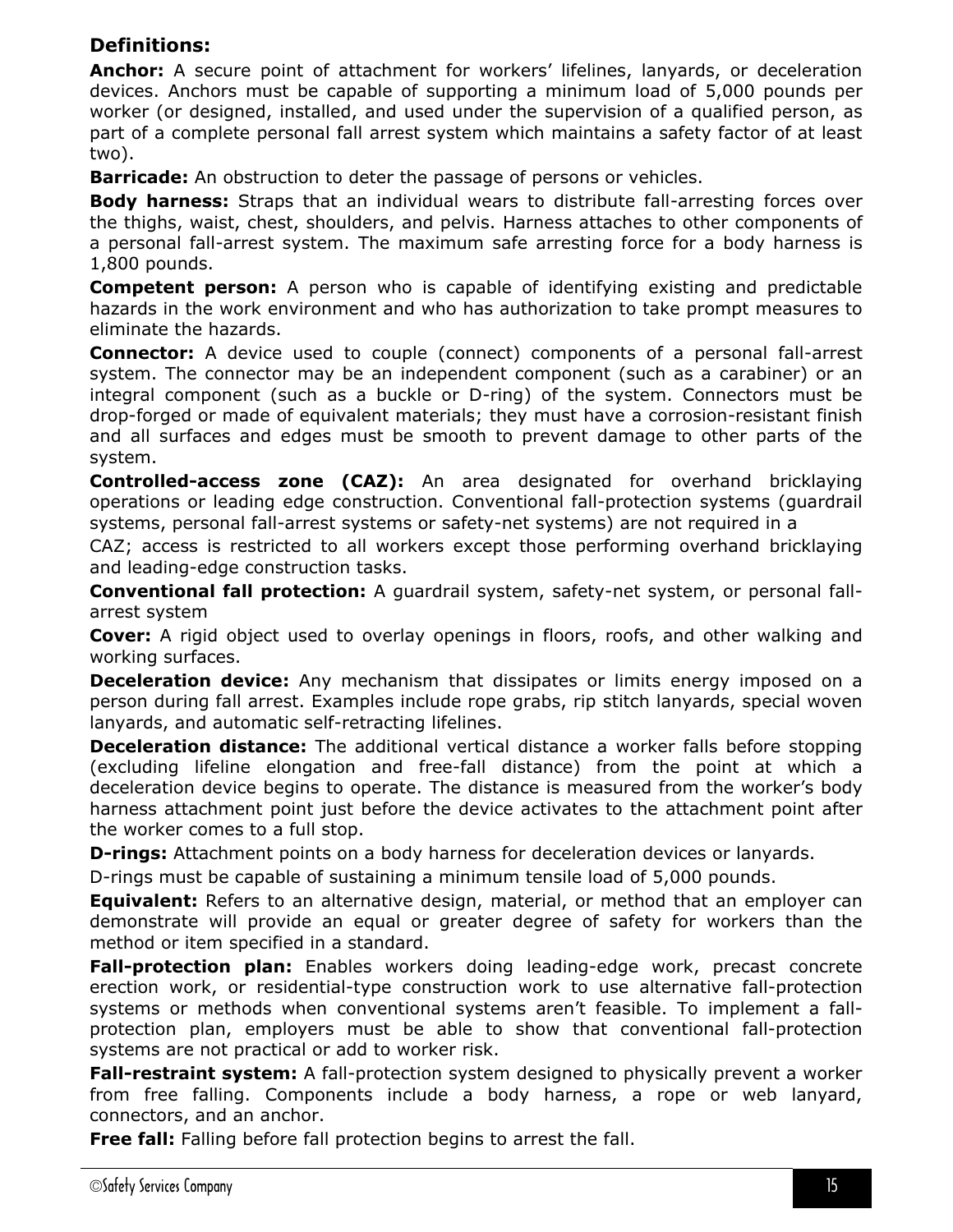**Free-fall distance:** The vertical distance a worker falls before a personal fall-arrest system stops the fall; measured from the attachment point of the personal fall arrest system immediately before and after the fall, excluding deceleration distance and lanyard and lifeline elongation, but including deceleration device slide distance or selfretracting lifeline/lanyard extension before fall-arrest forces occur.

**Guardrail system:** Vertical barriers erected to prevent workers from falling to a lower level.

**Hole:** Any opening more than two inches wide in a floor, roof, or other walking and working surface.

**Infeasible:** A situation in which it is not possible to perform construction work using a conventional fall-protection system.

**Horizontal lifeline:** A flexible horizontal cable or rope line anchored at both ends to which a worker's body harness or lanyard attaches. Horizontal lifelines must be designed, installed, and used under the supervision of a qualified person, as part of a complete personal fall-arrest system.

**Lanyard:** A flexible rope, strap, or webbing that connects body harness to a deceleration device, lifeline, or anchor. Lanyards that tie off one worker must have a minimum breaking strength of 5,000 pounds. Lanyards that automatically limit free-fall distance to two feet or less must have components capable of sustaining a minimum static tensile load of 3,000 pounds with the lanyard in the fully extended position.

**Leading edge:** The edge of a floor, roof, form work, or other walking and working surface that changes location as additional sections are placed. Leading edges not actively under construction are considered unprotected sides and edges.

**Lifeline:** A flexible line that attaches directly to a person's body harness, lanyard, or deceleration device at one end and to an anchor at the other end. A lifeline that hangs vertically and is connected to one anchor is a vertical lifeline. A lifeline that stretches horizontally between two anchors is a horizontal lifeline. All lifelines must be protected against cuts or abrasions. They cannot be made of natural fiber rope.

**Lower level:** Surface to which a worker can fall. Examples: ground levels, floors, ramps, runways, excavations, pits, tanks, material, water, and equipment.

**Midrails:** A rail approximately midway between the guardrail and platform, secured to the uprights erected along the exposed sides and ends of platforms.

**Opening:** Any space more than 30 inches high and 18 inches wide in a wall or partition, through which workers could fall to a lower level.

**Overhand bricklaying:** Bricklaying and masonry tasks requiring a mason to work while leaning over a wall.

**Personal fall-arrest system:** A conventional fall-protection system designed to stop a single worker from free falling to a lower level. Components include an anchor, connectors, a body harness, and may include a lanyard, deceleration device, or lifeline.

**Platform:** A temporary elevated working surface such as the floor of a scaffold.

**Qualified person:** A person who by possession of a recognized degree, certificate, or professional standing, or who by extensive knowledge, training and experience, has successfully demonstrated the ability to resolve problems relating to a specific subject, operation, or project.

**Residential-type construction:** Construction work on all types of structures, including commercial buildings, that are framed and covered with materials commonly associated with residential structures. Residential-type construction does not include tilt-up buildings, butler-type buildings, or large commercial structures.

**Rope grab:** A deceleration device that moves along a vertical lifeline; it automatically engages and locks on the lifeline when a worker falls.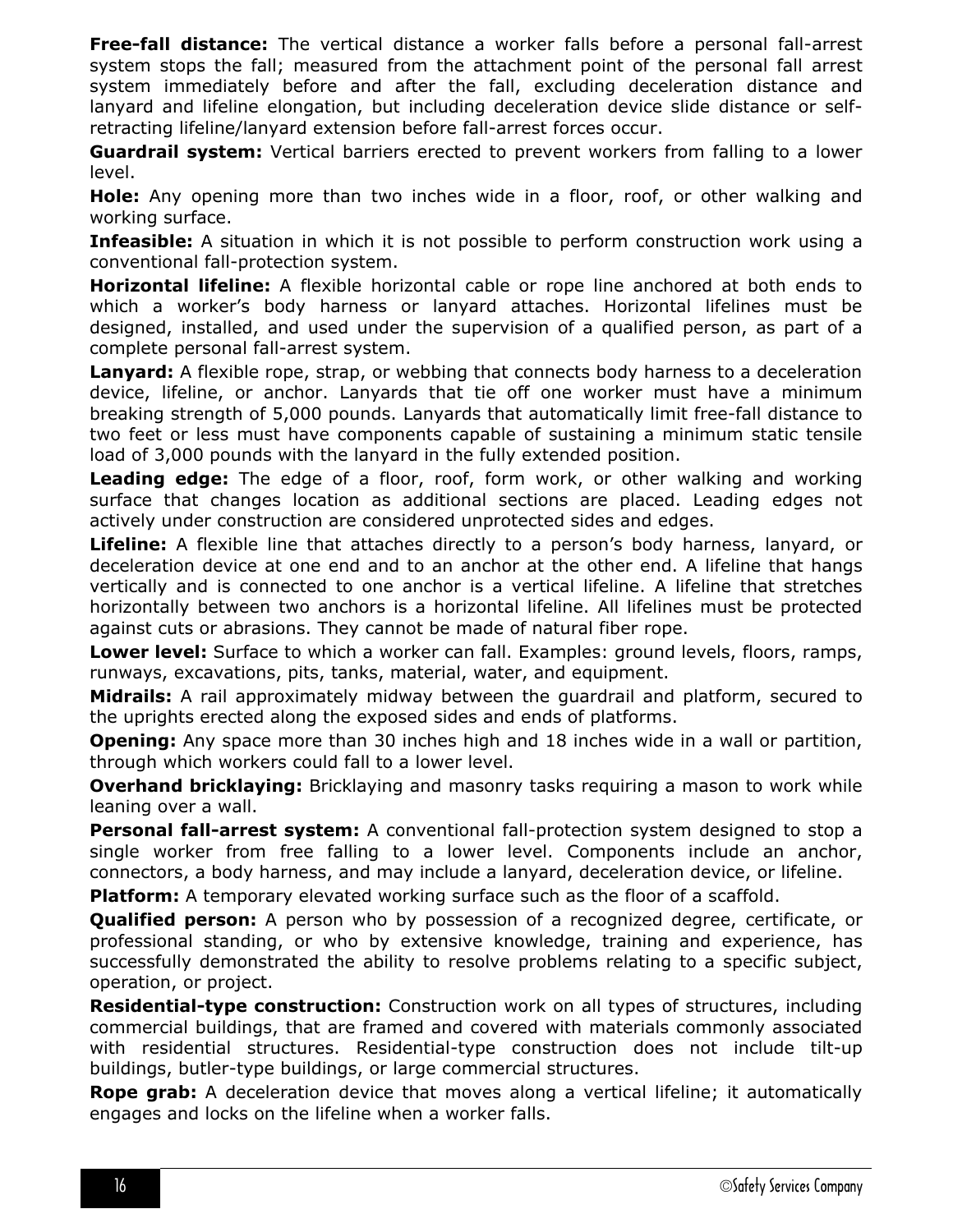**Roof:** The exterior surface on the top of a building. A roof does not include floors or formwork, which if a building is not completed, temporarily become the top surface.

**Roofing work:** Includes hoisting, storing, applying, and removing roofing materials and equipment.

**Safety factor:** The weight ratio of a breaking load to safe load. For example, The anchor for a personal fall-arrest system be able to hold at least 5,000 pounds or it must be installed under the supervision of the qualified person and it must maintain a safety factor of at least two; two times the impact force of a worker free falling six feet.

**Safety-monitoring system:** A fall-protection system that requires a monitor (competent person) to be responsible for recognizing fall hazards and warning workers when they are at risk of falling.

**Safety-net system:** A fall-arrest system of mesh nets, including panels, connectors, and other impact-absorbing components.

**Sag angle:** A horizontal lifeline's angle of deflection when the line is subjected to a load. **Scaffold:** Any temporary elevated platform and its supporting structure used for supporting workers, materials, or both.

**Self-retracting lifeline/lanyard:** A deceleration device consisting of a drum-wound line that retracts or extends from the drum with normal worker movements; in the event of a fall, the drum automatically locks. Self-retracting lifelines that automatically limit free-fall distance to two feet or less must have components capable of sustaining a minimum static tensile load of 3,000 pounds. Self-retracting lifelines that do not limit free-fall distance to two feet or less must be capable of sustaining a minimum tensile load of 5,000 pounds.

**Snap hook:** A connector, consisting of a hook-shaped member and a keeper that can be opened to receive an object and, when released, automatically closes to retain the object.

**Swing fall:** The pendulum motion that results when a worker using a personal fall arrest system falls and swings back under the system's anchor point.

**Tie off:** The act of connecting to an anchor; tied-off means being connected to an anchor.

**Tie-off adaptor/beam connector:** Devices that anchor vertical lifelines or lanyards to I-beams and other objects with rough edges.

**Toeboard:** A low protective barrier that prevents materials, equipment, and personnel from falling to lower levels.

**Vertical lifeline:** A flexible vertical cable or rope line anchored at one end; the other end attaches to a worker's body harness, lanyard, or deceleration device. Each worker must be attached to a separate vertical lifeline. Vertical lifelines must have a minimum breaking strength of 5,000 pounds.

**Walking and working surface:** Any surfaces (except on ladders, vehicles, or trailers) on which workers perform tasks or jobs.

**Warning-line system:** A barrier erected on a roof to warn workers they are approaching an unprotected edge; designates an area for roofing work without conventional fall-protection systems (guardrail, safety net, or personal fall arrest).

**Work area:** The portion of a walking/working surface where workers perform job tasks.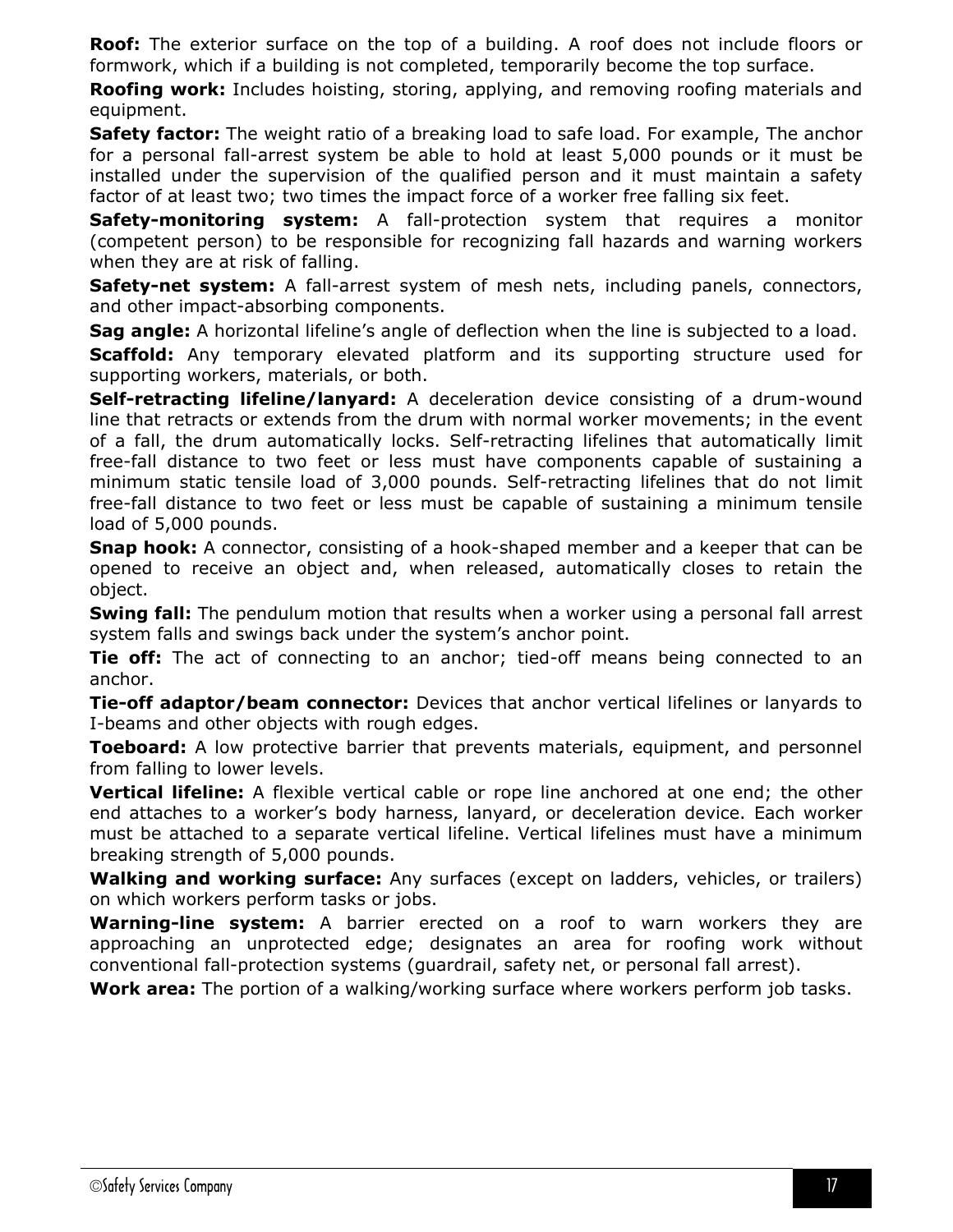# **FALL PROTECTION PLAN**

# <span id="page-17-0"></span>**This Fall Protection Plan is specific for the following project:**

Location of job:

Date plan prepared or modified:

Plan prepared by:

Plan approved by [qualified person]:

Plan supervised by:

Statement of company policy:

is dedicated to protecting employees from workplace injuries and illnesses.

Company management and supervisors are responsible for identifying and correcting hazards on the job.

All employees are responsible for working safely.

This plan supplements our existing safety and health program.

This plan addresses the use of conventional fall protection at a number of areas on this project and identifies specific activities that require unconventional means of fall protection.

#### **These activities include:**

 $\Box$  Setting and bracing roof trusses and rafters

- $\Box$  Installation of floor sheathing and joists
- $\Box$  Roof sheathing operations
- $\Box$  Erecting exterior walls

Each employee will be trained in these procedures and will strictly adhere to them except when doing so would expose the employee to greater hazards.

If, in the employee's opinion, this is the case, the employee is to notify the competent person of his or her concern and have the concern addressed before proceeding.

It is the responsibility of the [competent person] \_\_\_\_\_\_\_\_\_\_\_\_\_\_\_\_\_\_\_\_\_\_\_\_\_\_\_\_\_\_ to implement this Fall Protection Plan. Work operations will be checked frequently and safety policy and procedures will be enforced.

The crew foreman, \_\_\_\_\_\_\_\_\_\_\_\_\_\_\_\_\_\_\_\_\_\_\_\_\_\_\_\_\_\_\_\_\_\_\_\_\_\_\_\_\_\_\_\_\_\_\_\_\_\_\_\_\_ is

responsible for correcting unsafe practices or conditions immediately.

It is the responsibility of the employer to ensure that all employees understand and adhere to the procedures of this plan and follow the instruction of the crew supervisor.

It is the responsibility of the employee to alert management to unsafe or hazardous conditions or practices that may cause injury to employees.

Any changes to the Fall Protection Plan must be approved by [qualified person]

# **Fall protection systems to be used on this job:**

Installation of the roof trusses/rafter, exterior wall erection, roof sheathing, floor sheathing and joist/truss activities will be conducted by employees trained to do this type of work and trained to recognize the fall hazards.

This plan details how the second service of the will minimize these hazards.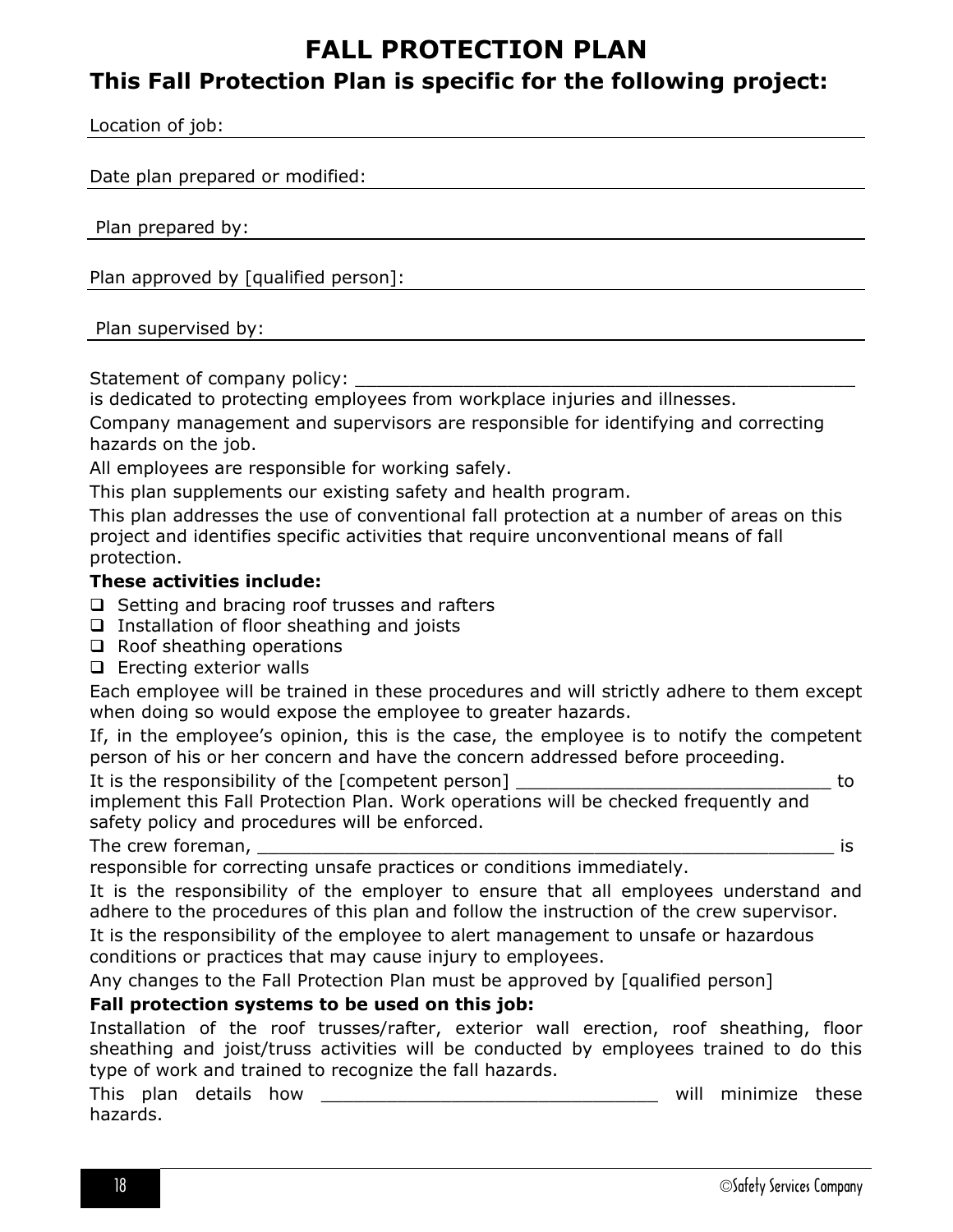<span id="page-18-1"></span><span id="page-18-0"></span>

| <b>FALL HAZARD CHECKLIST</b><br>Use this checklist to identify fall hazards at your worksite |            |           |     |              |                                                                                                          |                     |             |
|----------------------------------------------------------------------------------------------|------------|-----------|-----|--------------|----------------------------------------------------------------------------------------------------------|---------------------|-------------|
| <b>HAZARD</b>                                                                                | <b>YES</b> | <b>NO</b> | N/A |              |                                                                                                          | <b>CHANGES MADE</b> |             |
| <b>HOIST AREAS</b>                                                                           |            |           |     |              |                                                                                                          |                     |             |
| <b>HOLES</b>                                                                                 |            |           |     |              |                                                                                                          |                     |             |
| <b>FORMWORK</b>                                                                              |            |           |     |              |                                                                                                          |                     |             |
| <b>REBAR</b>                                                                                 |            |           |     |              |                                                                                                          |                     |             |
| <b>RUNWAYS</b>                                                                               |            |           |     |              |                                                                                                          |                     |             |
| <b>EXCAVATIONS</b>                                                                           |            |           |     |              |                                                                                                          |                     |             |
| <b>DANGEROUS</b>                                                                             |            |           |     |              |                                                                                                          |                     |             |
| EQUIPMENT                                                                                    |            |           |     |              |                                                                                                          |                     |             |
| <b>OVERHAND</b>                                                                              |            |           |     |              |                                                                                                          |                     |             |
| <b>BRICKLAYING</b>                                                                           |            |           |     |              |                                                                                                          |                     |             |
| <b>FLOOR JOISTS</b>                                                                          |            |           |     |              |                                                                                                          |                     |             |
| <b>FLOOR</b>                                                                                 |            |           |     |              |                                                                                                          |                     |             |
| <b>TRUSSES</b>                                                                               |            |           |     |              |                                                                                                          |                     |             |
| <b>FLOOR</b>                                                                                 |            |           |     |              |                                                                                                          |                     |             |
| <b>SHEATHING</b>                                                                             |            |           |     |              |                                                                                                          |                     |             |
| <b>EXTERIOR</b>                                                                              |            |           |     |              |                                                                                                          |                     |             |
| <b>WALLS</b>                                                                                 |            |           |     |              |                                                                                                          |                     |             |
| <b>ROOF TRUSSES</b>                                                                          |            |           |     |              |                                                                                                          |                     |             |
| <b>ROOF</b>                                                                                  |            |           |     |              |                                                                                                          |                     |             |
| <b>RAFTERING</b>                                                                             |            |           |     |              |                                                                                                          |                     |             |
| <b>ROOF</b>                                                                                  |            |           |     |              |                                                                                                          |                     |             |
| <b>SHEATHING</b>                                                                             |            |           |     |              |                                                                                                          |                     |             |
| <b>ROOFING</b>                                                                               |            |           |     |              |                                                                                                          |                     |             |
| <b>WALL</b><br><b>OPENINGS</b>                                                               |            |           |     |              |                                                                                                          |                     |             |
| <b>FALLING</b>                                                                               |            |           |     |              |                                                                                                          |                     |             |
| <b>OBJECTS</b>                                                                               |            |           |     |              |                                                                                                          |                     |             |
|                                                                                              |            |           |     |              | FALL PROTECTION SYSTEMS CHECKLIST FOR EMPLOYEE                                                           |                     |             |
|                                                                                              |            |           |     |              | Use this checklist to identify the fall-protection system training each worker received at your worksite |                     |             |
| Fall protection system                                                                       |            |           |     |              | <b>Training Received</b>                                                                                 |                     |             |
|                                                                                              |            | N/A       |     | Installation | Maintenance                                                                                              | Inspection          | Disassembly |
| Guardrail systems                                                                            |            |           |     |              |                                                                                                          |                     |             |
| Personal fall arrest                                                                         |            |           |     |              |                                                                                                          |                     |             |
| systems                                                                                      |            |           |     |              |                                                                                                          |                     |             |
|                                                                                              |            |           |     |              |                                                                                                          |                     |             |
| Safety net systems<br>Controlled access                                                      |            |           |     |              |                                                                                                          |                     |             |
| systems                                                                                      |            |           |     |              |                                                                                                          |                     |             |
| Covers                                                                                       |            |           |     |              |                                                                                                          |                     |             |
| Fence and barricades                                                                         |            |           |     |              |                                                                                                          |                     |             |
| Safety monitoring                                                                            |            |           |     |              |                                                                                                          |                     |             |
|                                                                                              |            |           |     |              |                                                                                                          |                     |             |
| Employee:                                                                                    |            |           |     |              | Date:                                                                                                    | Time:               |             |